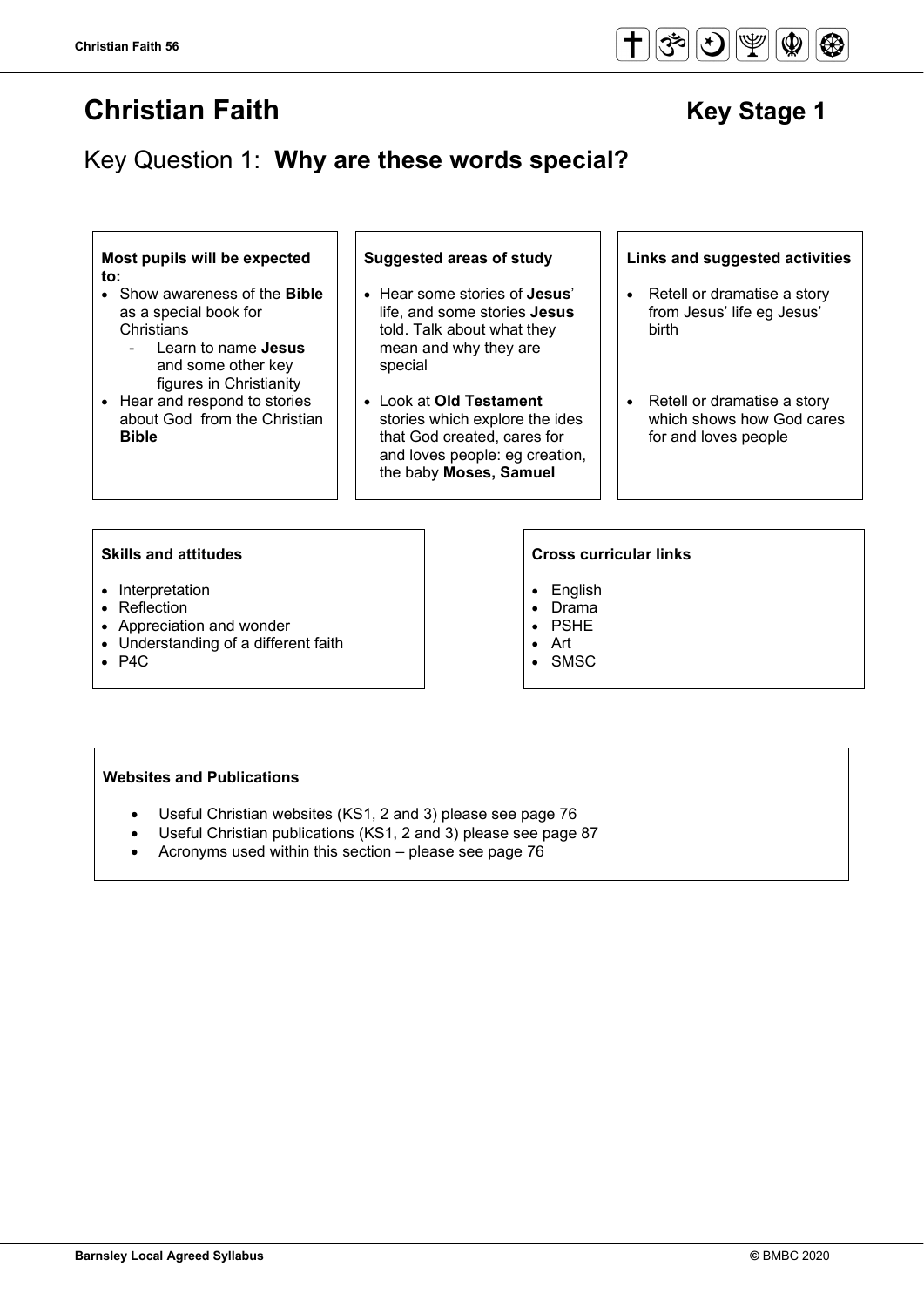

**Most pupils will be expected** 

## **Christian Faith Christian Faith Christian Faith Accord Following Christian Rey Stage 1** Key Question 2: **Why are some places special?**

**Suggested areas of study Links and suggested activities**

| to:                                                                                                                                                           |                                                                                                                                                                                                                                                           |                                                                                                                                                                                                                                                                                                                                                                                                                                                                                                                                                                                                                                                                                     |
|---------------------------------------------------------------------------------------------------------------------------------------------------------------|-----------------------------------------------------------------------------------------------------------------------------------------------------------------------------------------------------------------------------------------------------------|-------------------------------------------------------------------------------------------------------------------------------------------------------------------------------------------------------------------------------------------------------------------------------------------------------------------------------------------------------------------------------------------------------------------------------------------------------------------------------------------------------------------------------------------------------------------------------------------------------------------------------------------------------------------------------------|
| Show an awareness that some<br>$\bullet$<br>places are special including some<br>places that are special to them                                              | • Talk about special places which<br>they visit with their family, and<br>special places where they go to<br>be alone eg to think or to find<br>peace and quiet.<br>Suggest why these places are<br>special, talk about what these<br>places mean to them | Bring in photographs or draw<br>their own special places and<br>draw their own face in this place,<br>conveying the emotions they feel<br>there. Talk about why these<br>places are special eg feelings<br>and memories connected with<br>them and what happens there<br>Create a display of special<br>places                                                                                                                                                                                                                                                                                                                                                                      |
| Recognise that some places are<br>special for Christians including<br>church, chapel                                                                          | • Recognise what a Christian place<br>of worship looks like inside and<br>out and how this reflects that it is<br>a Christian place of worship                                                                                                            | Watch a video about a church<br>$\bullet$<br>and its activities or visit a church<br>and interview a vicar, minister,<br>church worker or other Christian<br>- visit a <b>church's</b> interactive<br>web-site                                                                                                                                                                                                                                                                                                                                                                                                                                                                      |
| Show an awareness that a<br>church/Christian place of<br>worship is used for gathering,<br>worshipping and celebrating<br>together including during festivals | • Ask questions about what takes<br>place inside a church and other<br>Christian places of worship<br>• Respond sensitively to<br>expectations about how to behave<br>in a place of worship eg quietly,<br>with respect, with reverence if<br>appropriate | Visit a church/Christian place of<br>$\bullet$<br>worship, and find a quiet place to<br>be still in. Write feelings poems<br>or senses poems about the<br>experience<br>Link with Key Question 4<br>$\bullet$<br>'Special Times'                                                                                                                                                                                                                                                                                                                                                                                                                                                    |
| Show an awareness of some<br>$\bullet$<br>special items, furniture used in<br>churches/other Christian places<br>of worship                                   | • Identify special features that may<br>be found in a Christian place of<br>worship eg Altar, Pulpit, Chalice,<br>stained-glass windows, spire and<br>suggest meanings for some of<br>these features                                                      | Experience relaxation and<br>reflection techniques using<br>candles, Christian music,<br>incense<br>- Look at special items found in<br>a Christian place of worship<br>and ask questions about how<br>they are used<br>- Draw a special object, found<br>in a Christian place of worship<br>and suggest its meaning for<br>Christians<br>Make models of Christian places<br>$\bullet$<br>of worship and draw and name<br>the key features<br>- Look at pictures of different<br>Christian places of worship<br>and focus on their shape,<br>patterns, interior and exterior.<br>Ask questions about what<br>makes each building<br>recognisable as a Christian<br>place of worship |

- Evaluation
- Listening
- Reflection
- Investigation
- Understanding of a different faith
- P4C

### **Skills and attitudes CRS CRS CRS CRS CRS CRS CRS CRS CRS CRS CRS CRS CRS CRS CRS CRS CRS CRS CRS CRS CRS CRS CRS CRS CRS CRS CRS CRS CRS CRS CRS CRS CRS**

- Art
- English
- PSHE
- ICT
- **History**
- **Geography**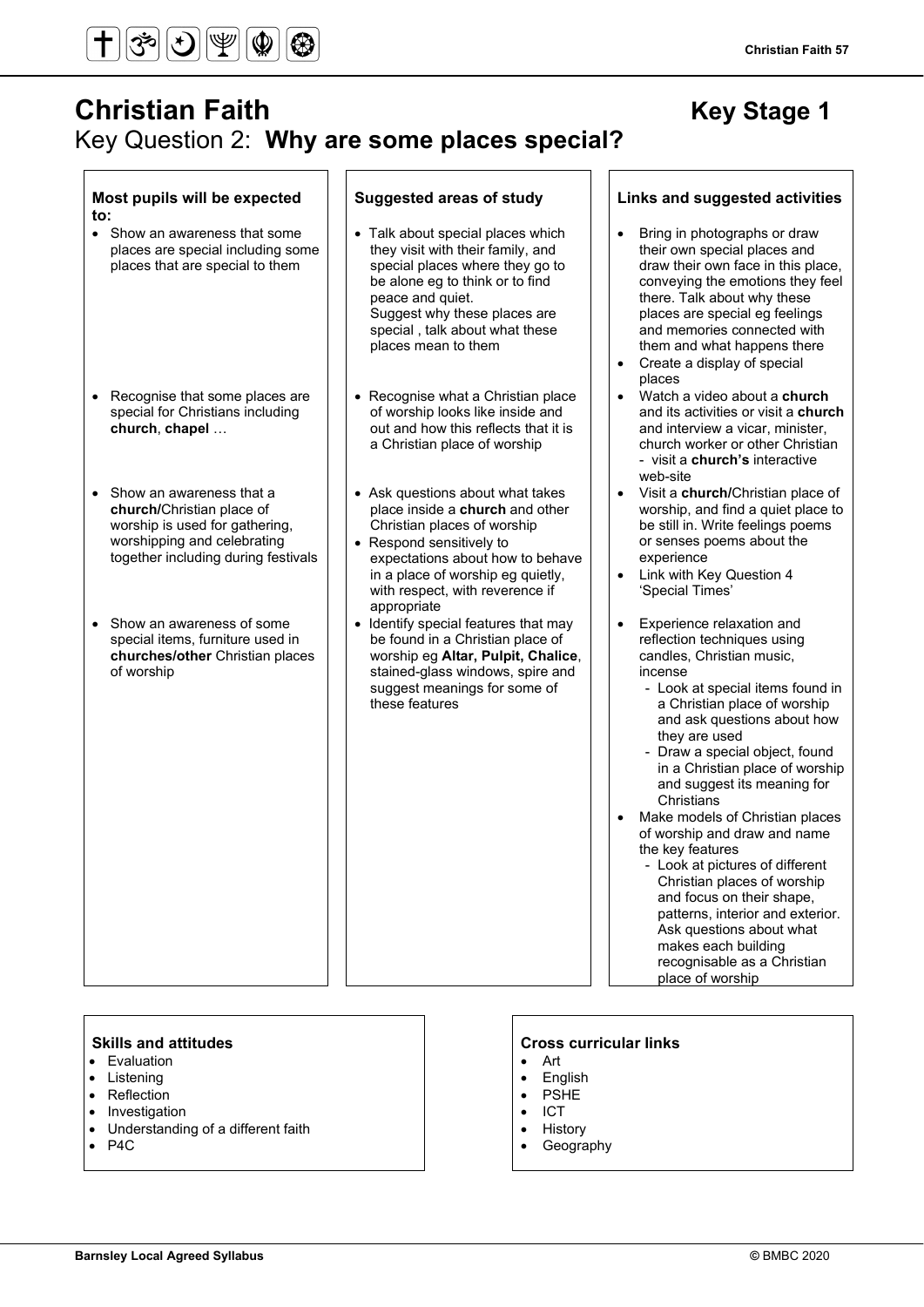## **Christian Faith Christian Faith** Key Stage 1 Key Question 3: **How can faith contribute to Community Cohesion?**

| Most pupils will be expected<br>to:                                                                                                                                                                                                                                                | <b>Suggested areas of study</b>                                                                                                                                                                                                                                                                                                                                                                                             | Links and suggested activities                                                                                                                                                                                                                                                                                                                                                                                                                                                                                                          |
|------------------------------------------------------------------------------------------------------------------------------------------------------------------------------------------------------------------------------------------------------------------------------------|-----------------------------------------------------------------------------------------------------------------------------------------------------------------------------------------------------------------------------------------------------------------------------------------------------------------------------------------------------------------------------------------------------------------------------|-----------------------------------------------------------------------------------------------------------------------------------------------------------------------------------------------------------------------------------------------------------------------------------------------------------------------------------------------------------------------------------------------------------------------------------------------------------------------------------------------------------------------------------------|
| • Show awareness of how the<br>teachings of Jesus influence the<br>ways in which Christians live and<br>look for evidence of Christianity in<br>the local community eg<br>churches, charity shops,<br>graveyards, place names, history,<br>war memorials with<br>scripture/prayers | • Suggest meaning in stories about<br>Jesus which show him helping<br>and caring for others<br>• identify features in their local<br>environment which show a<br>Christian presence or influence                                                                                                                                                                                                                            | Explore a story about Jesus<br>$\bullet$<br>which shows him helping and<br>caring for others eg - the<br>healing of Jairus' daughter (Mark<br>$5:21-43$<br>Ask questions and respond<br>$\bullet$<br>sensitively to these stories<br>through:<br>Songs and actions<br>Role play identifying and<br>talking about characters'<br>actions<br>Mark local places of Christian<br>worship on a map of the area<br>Go for a walk to find<br>evidence of Christian faith<br>eg war memorials, charity<br>shops, places of Christian<br>worship |
| Identify some of the key Christian<br>$\bullet$<br>values which influence how<br>Christians live their lives                                                                                                                                                                       | • Talk about key Christian values<br>eg<br>Caring for and thinking<br>$\overline{\phantom{a}}$<br>about others<br>Co-operating with others<br>Loving and being loved<br>$\overline{\phantom{a}}$<br>Forgiving and being<br>$\qquad \qquad \blacksquare$<br>forgiven<br>Telling the truth<br>Keeping promises<br>$\overline{\phantom{a}}$<br>Being honest<br>$\qquad \qquad \blacksquare$<br>Loving the sad and<br>unpopular | Explore the life of a famous<br>Christian whose life has been<br>influenced by *Jesus' teaching,<br>and recognise the values of this<br>person                                                                                                                                                                                                                                                                                                                                                                                          |
| Begin to recognise that Christians<br>$\bullet$<br>express their faith through the<br>way they treat others, eg<br>engaging in charity work                                                                                                                                        | • Think about Christian giving and<br>people who help us                                                                                                                                                                                                                                                                                                                                                                    | Use the internet to find out about<br>$\bullet$<br>the local and global work of a<br>Christian charity eg Cafod; Traid<br>Craft; Christian Aid; Save the<br>Children, Samaritan's Purse<br>(shoeboxes at Christmas) or<br>Children's Society (Christingle)<br>Invite local charity<br>$\bullet$<br>representatives to talk about<br>their work and its Christian<br>background                                                                                                                                                          |
| Begin to recognise how<br>٠<br>Christians worship God                                                                                                                                                                                                                              | • Choose songs and prayers that<br>reflect your own feelings                                                                                                                                                                                                                                                                                                                                                                | Read some children's prayers<br>$\bullet$<br>which are about saying thank<br>you and saying sorry<br>Make up their own prayers<br>for a Christian to use                                                                                                                                                                                                                                                                                                                                                                                |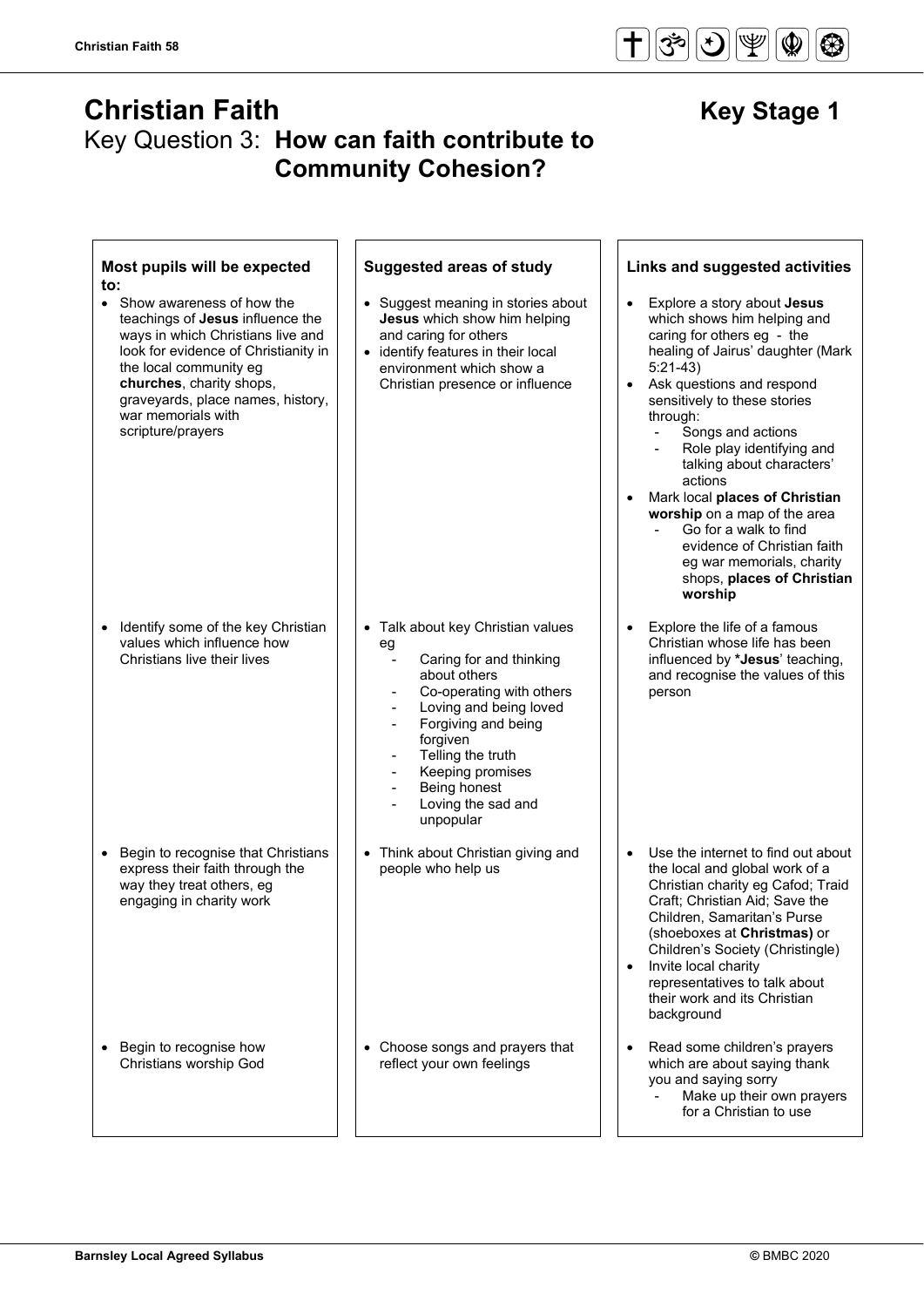# **Christian Faith Christian Faith Christian Faith Key Stage 1**

## Key Question 3 contd: **How can faith contribute to Community Cohesion?**

#### **Most pupils will be expected to:**

- Identify some of the feelings associated with worship for Christians, and recognise similar feelings of their own
- Identify rules and begin to recognise why we have them eg
	- At home
	- At school
	- In our community

- Identify some songs, which might be sung in Collective Worship or in a Christian place of Worship
- Talk about ways in which, as individuals and as a class, they care for each other, and recognise and reflect on their own actions and behaviour

#### **Suggested areas of study Links and suggested activities**

- Create or choose music to accompany a special event, and create dance or movement to go with it. Talk about how this feels and recognise that music in worship helps Christians to have certain feelings
- Identify and record classroom codes of behaviour
	- Identify promises they have made and kept or broken
	- Recognise times when they have felt let down and talk about what it might mean to forgive

- Interpretation
- Research
- Evaluation
- Understanding of a different faith
- $P4C$ <br>• Britis
- British Values

#### **Skills and attitudes Cross curricular links**

- ICT
- PSHE
- Geography
- Drama
- Music
- English
- Citizenship
- **SMSC**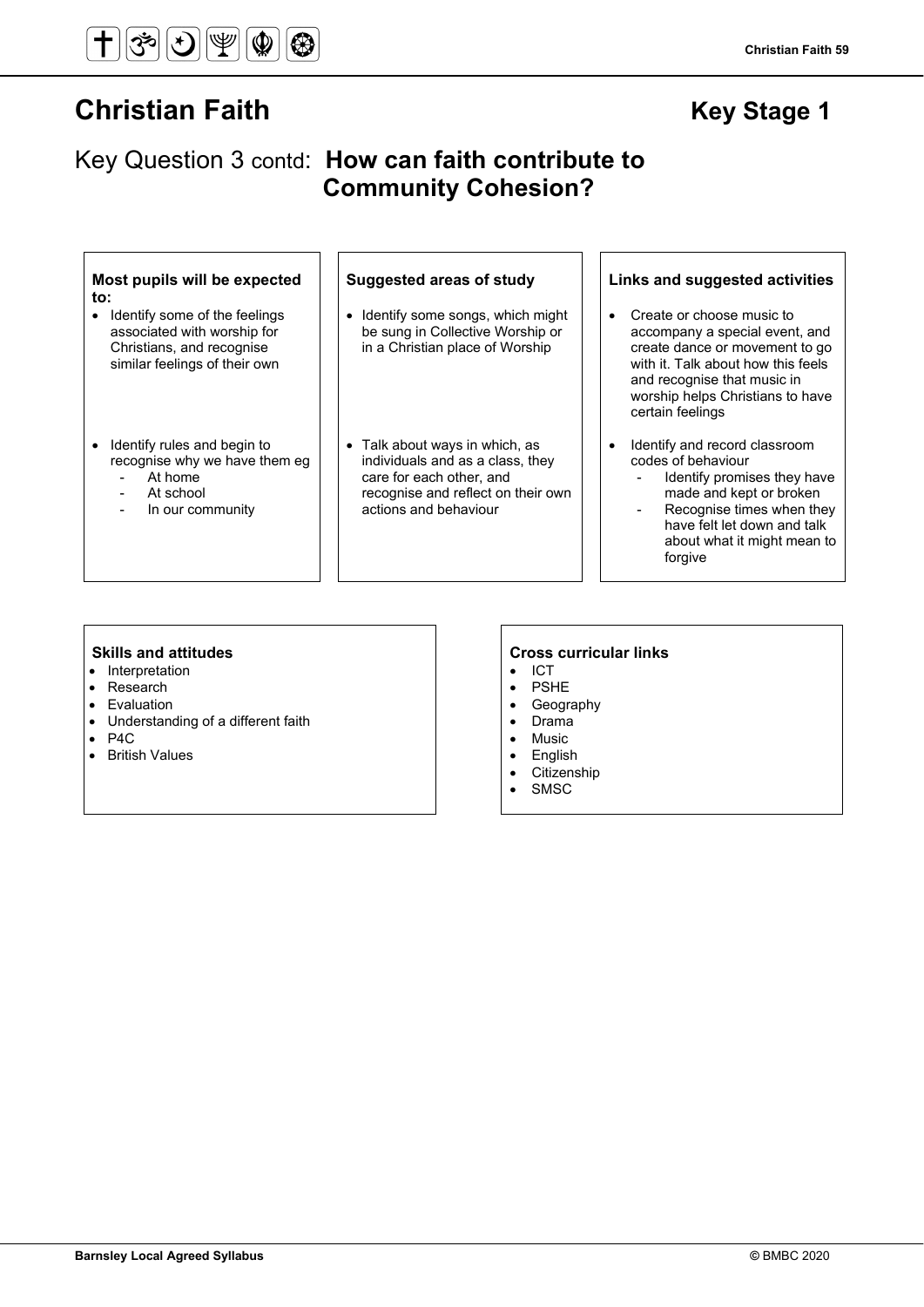## Key Question 4: **Why are some times special?**

| Most pupils will be expected<br>to:<br>Recognise that some times of the<br>year are special to Christians                                            | <b>Suggested areas of study</b><br>• Identify the way in which some<br>festivals are celebrated eg<br><b>Christmas</b><br><b>Easter</b><br>Harvest | Links and suggested activities<br>Talk about their own special<br>times eg a holiday, a special<br>visit, and draw and write about<br>these<br>Learn about the stories<br>$\overline{\phantom{0}}$<br>behind special times for<br>Christians. Express their<br>meaning for Christians<br>through eg<br>Art work<br>Role play and music<br>Making cards |
|------------------------------------------------------------------------------------------------------------------------------------------------------|----------------------------------------------------------------------------------------------------------------------------------------------------|--------------------------------------------------------------------------------------------------------------------------------------------------------------------------------------------------------------------------------------------------------------------------------------------------------------------------------------------------------|
| Identify with some of the feelings<br>$\bullet$<br>Christians have at these times<br>through responding to their own<br>experiences of special times | • Identify and suggest the meaning<br>of some Christian festivals and<br>family customs associated with<br>these times                             | Playing seasonal games<br>Making seasonal food<br>Find out about:<br>What happens in Christian<br>places of worship at these<br>times?<br>What happens in some<br>families at these times?                                                                                                                                                             |

- Reflection
- Interpretation
- Understanding of a different faith
- P4C

### **Skills and attitudes CRS CRS CRS CRS CRS CRS CRS CRS CRS CRS CRS CRS CRS CRS CRS CRS CRS CRS CRS CRS CRS CRS CRS CRS CRS CRS CRS CRS CRS CRS CRS CRS CRS**

- Design and Technology
- English
- Drama
- History
- PSHE
- Art
- SMSC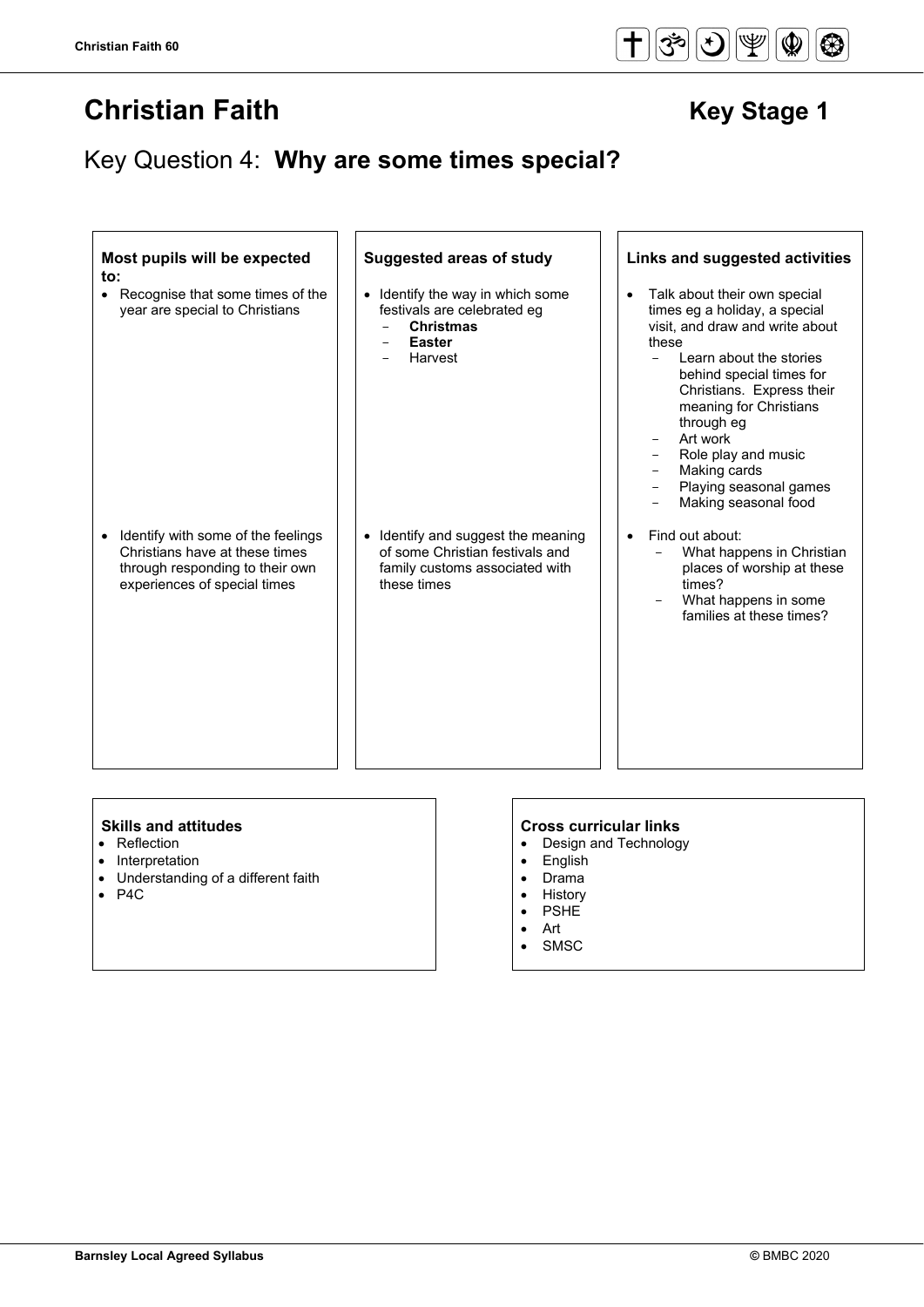**Christian Faith 61**

## Key Question 5: **What can be learnt from the lives of significant people of faith?**

| Most pupils will be expected<br>to:<br>• Begin to recognise that Christians<br>learn from special people at<br>Christian places of worship eg a<br>vicar, priest or minister, youth<br>or children's leaders, as well as<br>from friends and family, who are<br>also Christians | <b>Suggested areas of study</b><br>• Identify the people who are<br>special to them eg people who:<br>Offer help and advice<br>Can be turned to and relied on<br>- Teach by their own example<br>Have authority<br>These people could include family<br>members, teachers, friends,<br>people met through hobbies or at | Links and suggested activities<br>Show photos or draw pictures of<br>$\bullet$<br>the people who are special to<br>them, making a display<br>- Talk about why these people<br>are special eg remembering<br>something which has been<br>learned from them, and how<br>this is marked                                      |
|---------------------------------------------------------------------------------------------------------------------------------------------------------------------------------------------------------------------------------------------------------------------------------|-------------------------------------------------------------------------------------------------------------------------------------------------------------------------------------------------------------------------------------------------------------------------------------------------------------------------|---------------------------------------------------------------------------------------------------------------------------------------------------------------------------------------------------------------------------------------------------------------------------------------------------------------------------|
| Recognise that some roles give<br>$\bullet$<br>people an important place in a<br>group                                                                                                                                                                                          | a place of worship<br>• Show awareness of why these<br>people are special and how this is<br>expressed and responded to<br>- Suggest why key people might<br>be important to Christians                                                                                                                                 | Invite a special person such as a<br>headteacher or governor to talk<br>about their role<br>- Look at pictures of important<br>people in Christianity eg.<br>- Priest<br><b>Bishop</b><br>The saint a local Church is<br>named after<br>- Talk about what these figures<br>do and why they are<br>important to Christians |
| Respond sensitively to the ways<br>$\bullet$<br>in which some people have<br>special roles and set an example<br>to Christians about how they<br>could live                                                                                                                     | • Respond sensitively to different<br>ways in which this is expressed in<br>Christianity eg special clothes for<br>a priest or minister, listening to<br>sermons, respectful behaviour,<br>special titles                                                                                                               | Talk about how Christians<br>show that these people are<br>important<br>Invite a local priest or minister or<br>$\bullet$<br>vicar to bring and show special<br>vestments or objects which mark<br>his or her role                                                                                                        |

#### **Skills and attitudes Cross curricular links**

- Reflection
- Interpretation
- Understanding of a different faith
- P4C
- British Values

- PSHE
- English
- Art • ICT
- SMSC
- 
- Citizenship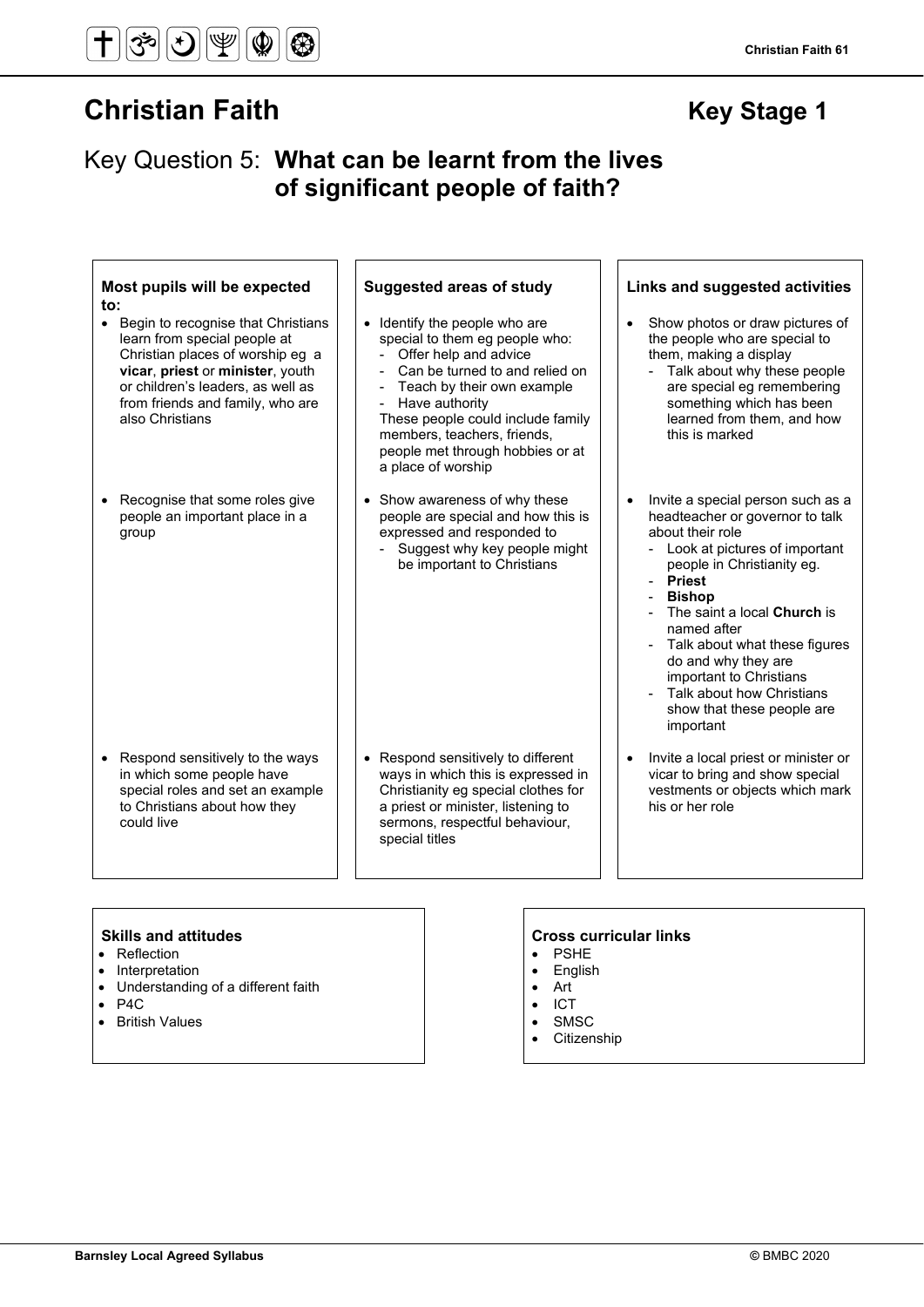**to:**

• Respond sensitively to Christian ideas about God as creator

**Most pupils will be expected** 

- Suggest what the Genesis creation stories might mean for Christians caring for the environment
- Ask questions about the wonder of the natural world and about what makes living things including themselves – special

**Christian Faith 62**

# **Christian Faith Christian Faith** Key Stage 1

 **and the universe around us?**

Key Question 6: **How do I and others feel about life** 

Recognise feelings of awe and wonder at the natural world

- Suggest meanings from the Genesis creation stories
	- Begin to recognise Christian beliefs about God arising from these stories eg
	- God as creator
	- God as caring for all living things
	- God as all-powerful
- Begin to recognise key Christian teaching arising from creation stories eg
	- **Equality**
	- Responsibility for each other and the environment
	- The natural world as special

### **Suggested areas of study Links and suggested activities**

- Look at photographs showing examples of natural beauty eg mountains, lakes, forests etc. Look at the picture on the internet taken by the Hubble telescope of events in outer space. Write creatively about the feelings these inspire
	- Go on a nature trail and find natural objects which interest or intrigue to talk about and display.
	- Talk about examples of people spoiling natural features of the world, and look at the work of an environmental agency eg **Greenpeace**
- Watch a video of the Genesis creation stories and create drama or artwork based on it
	- Talk about what creation stories tell Christians about God and about people and the world
- Invite a parent to bring their new baby to meet the class. They could talk about what 'the miracle of birth' means to them
	- Read a fictional book such as 'You are Very Special' by Su Box and talk about its message: What makes 'me special? What makes you special?
	- Explore a sense of self through

 writing 10 sentences starting 'I am….'

#### **Skills and attitudes Cross curricular links**

- Reflection
- **Interpretation**
- Awe and wonder
- $P4C$

- Science
- PSHE
- **English**
- Drama
- Art
- ICT
- **SMSC**

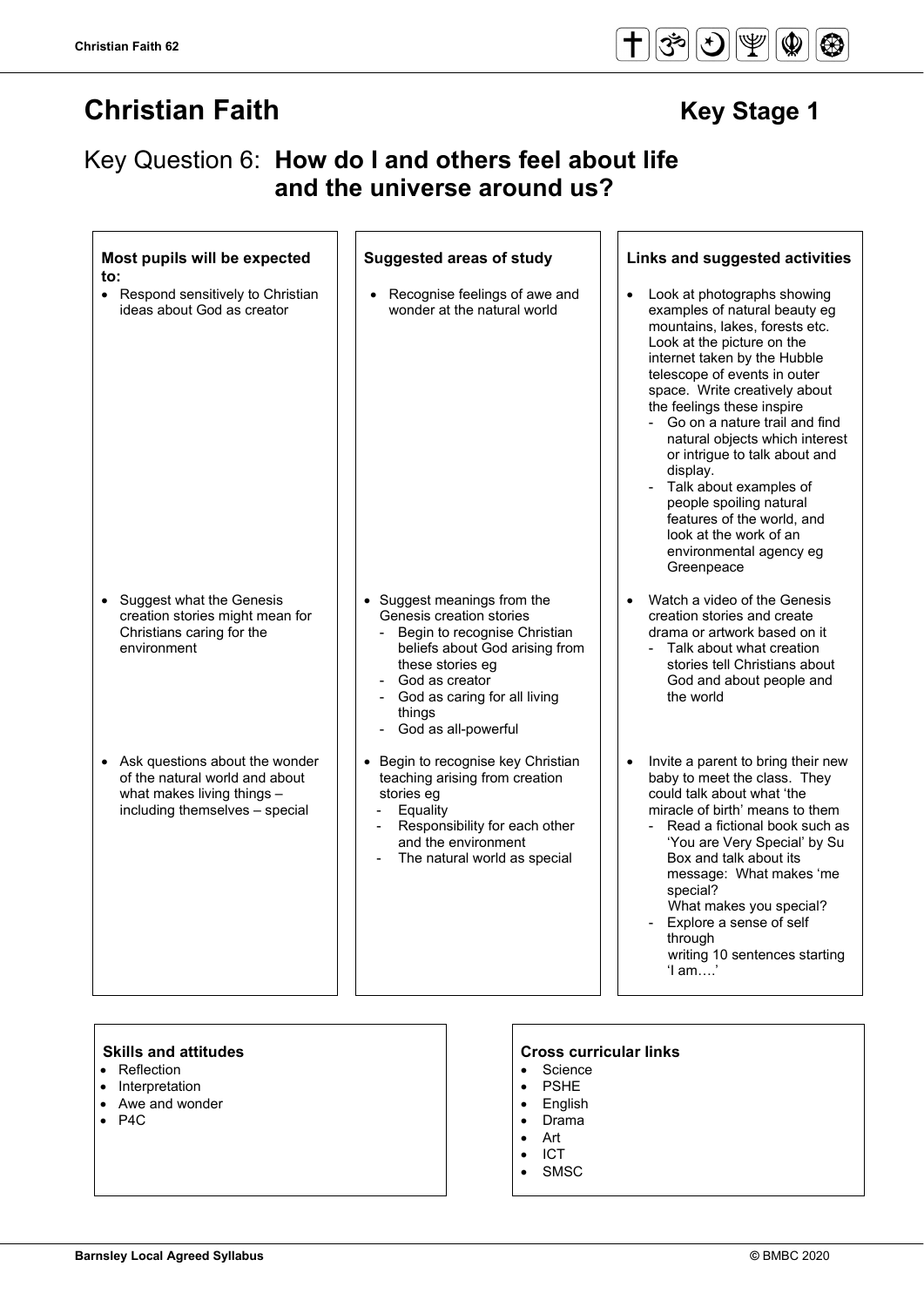# **Christian Faith**

## **Key Stages 1, 2 and 3**

### **Useful websites**

A Google search **BBC Bitesize Christianity** accesses the following websites:

- KS1 Religious Education Christianity pictorial class clips (baptism, parables etc).
- KS2 Religious Studies Learner guides, class clips (What is Lent etc).
- KS3 Religious Studies Morals, ethics and philosophy, Science and religion etc.
- GCSE Religious Studies students can choose the exam specification that matches the one studied.

A Google search **Facts for Kids Christianity** accesses the following websites:

- Christianity facts for kids kids.kiddle.co includes basic facts (Worship, History, Types of Christianity etc).
- Christianity for Kids primary homework help.co.uk basic facts (Who are Christians? What do Christians believe? What are the Christian symbols? etc).
- Christian Facts softschools.com interesting Christian facts.
- Christianity for KS1 and KS2 children Christian facts, timeline etc.

Other useful websites include:

- True Tube (various Christian resources) [www.truetube.co.uk](http://www.truetube.co.uk/)
- Christian Kids Top 100 Websites variety of activities, games etc [www.christiankidstop100.com](http://www.christiankidstop100.com/)
- Barnabas in Schools creative arts-based RE days, Collective Worship etc. Also teacher Inset sessions. [www.barnabasinschools.org.uk](http://www.barnabasinschools.org.uk/)
- Christianity Primary Resources Twinkl (account required) Christianity teaching resources for KS1. [www.twinkl.com/resources/home-key-stage-1-subjects/religion/christianity-religion](http://www.twinkl.com/resources/home-key-stage-1-subjects/religion/christianity-religion)
- RE Today (Various resources) www.shop.retoday.org.uk
- Ignite Barnsley-based Christian organisation working with schools (eg exploring the life path of James Hudson Taylor Y6 Transition) – KS2/3 and 4 [www.ignitebarnsley.com](http://www.ignitebarnsley.com/)

NB Websites above correct at time of publication

#### **Acronyms used within this section:**

- ICT Information and Communication Technology
- DT Design Technology
- P4C Philosophy for Children
- SMSC Spiritual, Moral, Social and Cultural Development
- PSHE Personal, Social and Health Education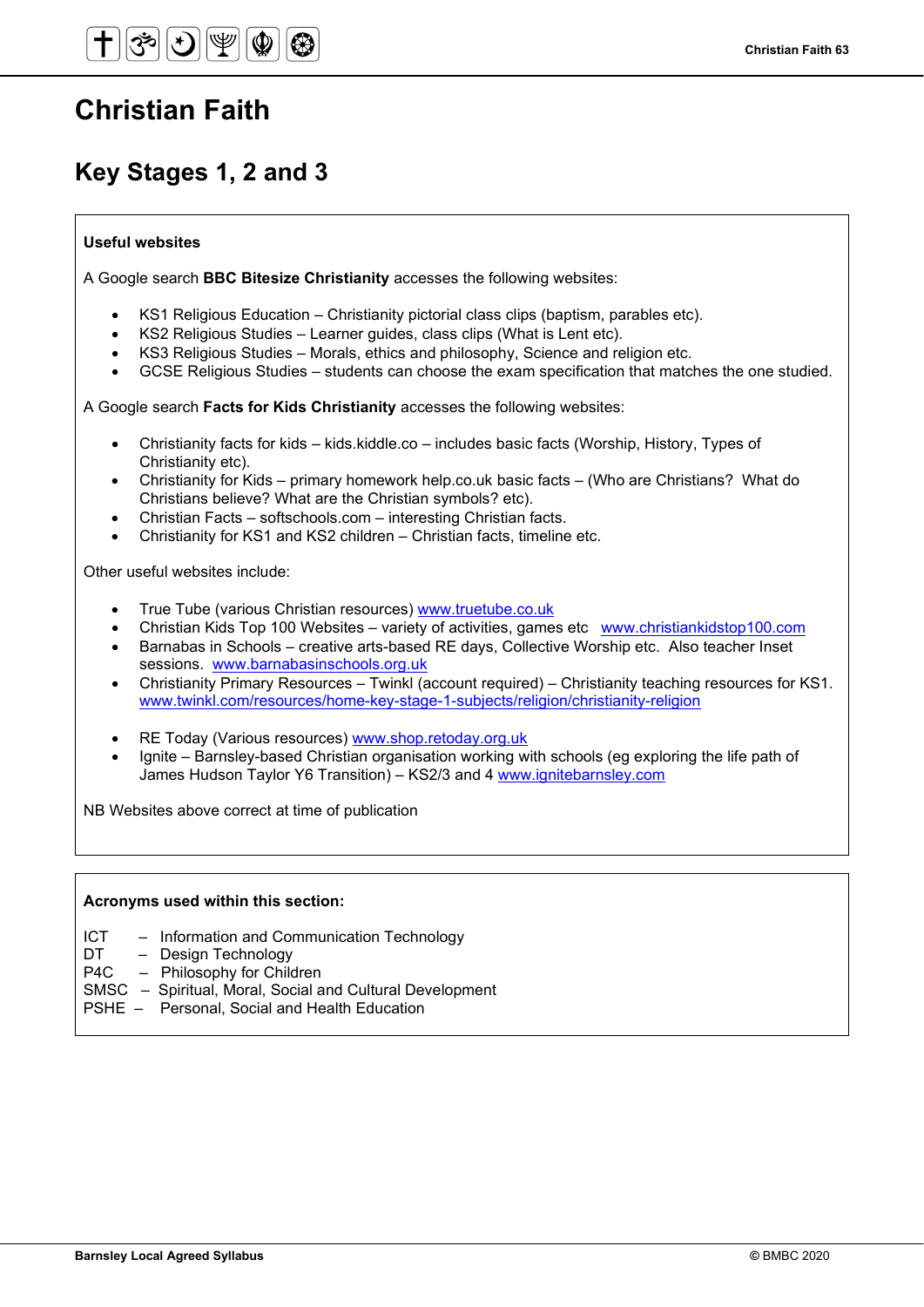## Key Question 1: **Why are these words special?**

| Most pupils will be expected<br>to:                                                                                          | <b>Suggested areas of study</b>                                                                                                                                                                       | Links and suggested activities                                                                                                                                                                                                                                                                                                                                                                                                                                                                                                                                                                                                                                                             |
|------------------------------------------------------------------------------------------------------------------------------|-------------------------------------------------------------------------------------------------------------------------------------------------------------------------------------------------------|--------------------------------------------------------------------------------------------------------------------------------------------------------------------------------------------------------------------------------------------------------------------------------------------------------------------------------------------------------------------------------------------------------------------------------------------------------------------------------------------------------------------------------------------------------------------------------------------------------------------------------------------------------------------------------------------|
| • Suggest how stories from the<br><b>Bible</b> might be used by<br>Christians to explain some of<br>life's questions         | • Recognise that the <b>Bible</b> is a<br>'library' of books written at<br>different times by different people,<br>and that some of the accounts in<br>it convey important Christian<br>beliefs       | Create timelines marking key<br>dates and events in the history of<br>the <b>Bible</b><br>Look at different<br>$\overline{a}$<br>translations<br>Explore the role of monks<br>and monasteries<br>Look at the impact of the<br>first printing press<br>Talk about the Bible as a<br>library<br>Talk about their own<br>favourite books and stories<br>and why these feel<br>important<br>Look at artwork connected<br>with the <b>Bible</b> eg 'the<br>Lindisfarne Gospels', icons,<br>Celtic decorative designs<br>etc<br>Make their own decorated<br>manuscript for a passage<br>from the Bible, and design<br>a front plate to incorporate<br>symbols which give clues to<br>its content |
| Describe where the Bible comes<br>٠<br>from<br>Describe the impact of the<br>$\qquad \qquad -$<br><b>Bible on Christians</b> | • Make links between the events<br>and people which appear in the<br><b>Bible</b> and consider the Christian<br>view that it is a record of human<br>faith and God's intervention in<br>human history | Watch a video or read some<br>$\bullet$<br>stories from the Bible, describe<br>their impact on Christian belief<br>eg<br>The story of Abraham and<br>$\overline{\phantom{0}}$<br>the concept of 'covenant' or<br>agreement between God<br>and people (Genesis 11-<br>25)<br>The story of Moses and the<br>belief that God saves (book<br>of Exodus)<br>The story of Jesus and the<br>belief that God is loving like<br>a parent (Gospels)                                                                                                                                                                                                                                                  |

#### **Skills and attitudes**

- Interpretation
- Enquiry
- Understanding of a different faith
- P4C

#### **Cross curricular links**

- Art
- History
- English

#### **Websites and Publications**

- Useful Christian websites (KS1, 2 and 3) please see page 76
- Useful Christian publications (KS1, 2 and 3) please see page 87
- Acronyms used within this section please see page 76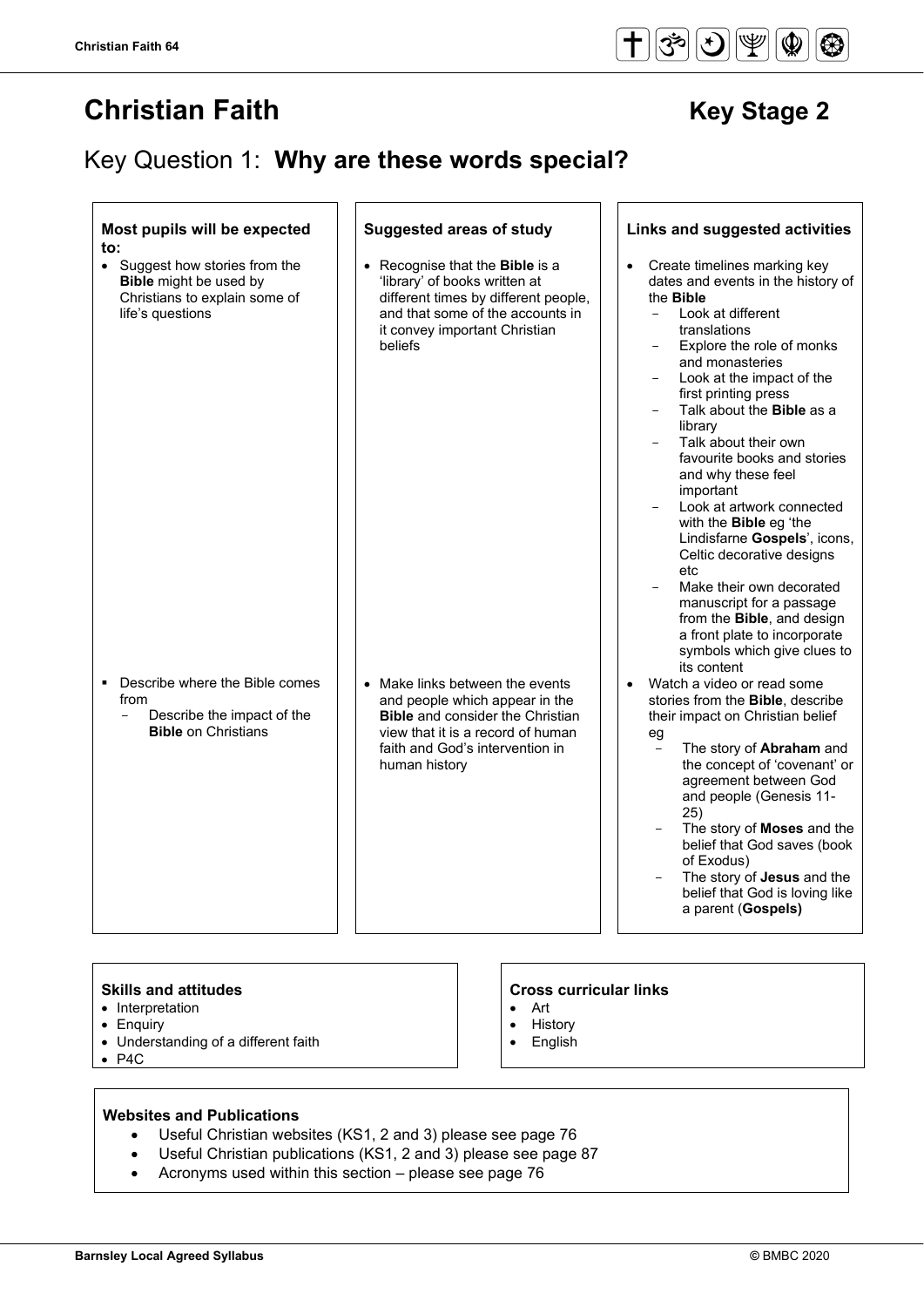

## **Christian Faith Christian Faith** Key Stage 2 Key Question 2: **Why are some places special?**

#### **Most pupils will be expected to:**

• Suggest why:

 $\overline{a}$ 

Some places are special - The **Christian place of worship** is a special place

for Christians

- Describe the impact of special places on Christians and what inspires and influences Christians as they gather together to worship and celebrate
- Use religious vocabulary to explain why these places are special for Christians and show understanding of some of the artefacts used in Christian worship

- Make links between the internal and external features of different **Christian places of worship** in the locality, describing the similarities and differences
- Describe the similarities and differences between old and new styles of Christian buildings, using local examples wherever possible

- Describe what inspires those who go to a **Christian place of worship** and those who lead
	- Suggest answers to questions about the way Christians worship eg Why do you think Christians kneel to pray?
- Make links between a place's history and Christian feelings about the place today
- Use religious vocabulary to show understanding of key artefacts and objects used in some Christian worship eg
	- **Altar** or communion table
	- Processional cross
	- Vestments
	- Candles as a symbol of light
	- Musical instruments such as the organ, guitars, music groups and choirs

#### **Suggested areas of study Links and suggested activities**

- Make models of churches from two different **denominations**, or draw a ground plan, labelling and describing the key similarities and differences
	- Talk and write about how an empty room could be shared by two different Christian **denominations** for worship and what changes or adaptations might each **denomination** want to make?
	- Look at Internet images of **places of worship** from around the world, in different cultures. Describe their similarities and differences and suggest why these might be
- Devise a questionnaire to discover why people go to a **Christian place of worship** and what their favourite aspects of worship are
- Look at pictures and a map and find out about the story behind a place which is special for many Christians:
	- Lindisfarne (Holy Island)
	- Iona
	- **Canterbury**
	- Walsingham
	- York
	- **Lourdes**
	- **Jerusalem**
	- Bethlehem
- Imagine they are a Christian visiting this place, and write creatively about how they feel, what they can see and what the experience means
- Use artefacts found in Christian worship as the basis for reflective work on the feelings these might inspire in Christians eg a variety of crosses and the messages and beliefs they convey
	- Listen to a variety of Christian music from different traditions and cultures, describing how each might inspire **Christians**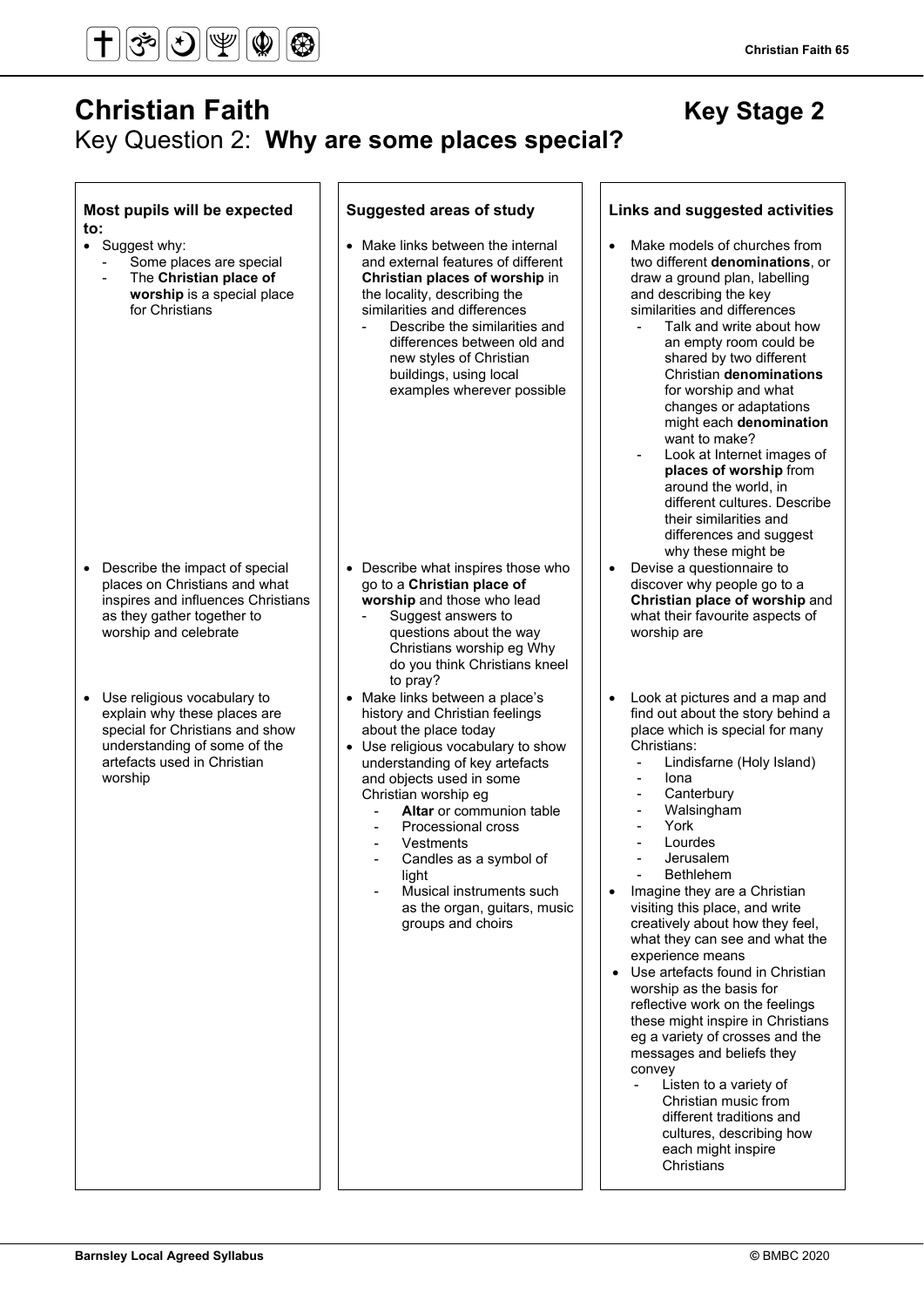

## Key Question 2 contd: **Why are some places special?**

### **Skills and Attitudes Cross curricular links**

- Interpretation
- Understanding of a different faith
- P4C
- Awe and wonder

- Art
- DT
- English
- Geography
- **PSHE**
- **SMSC**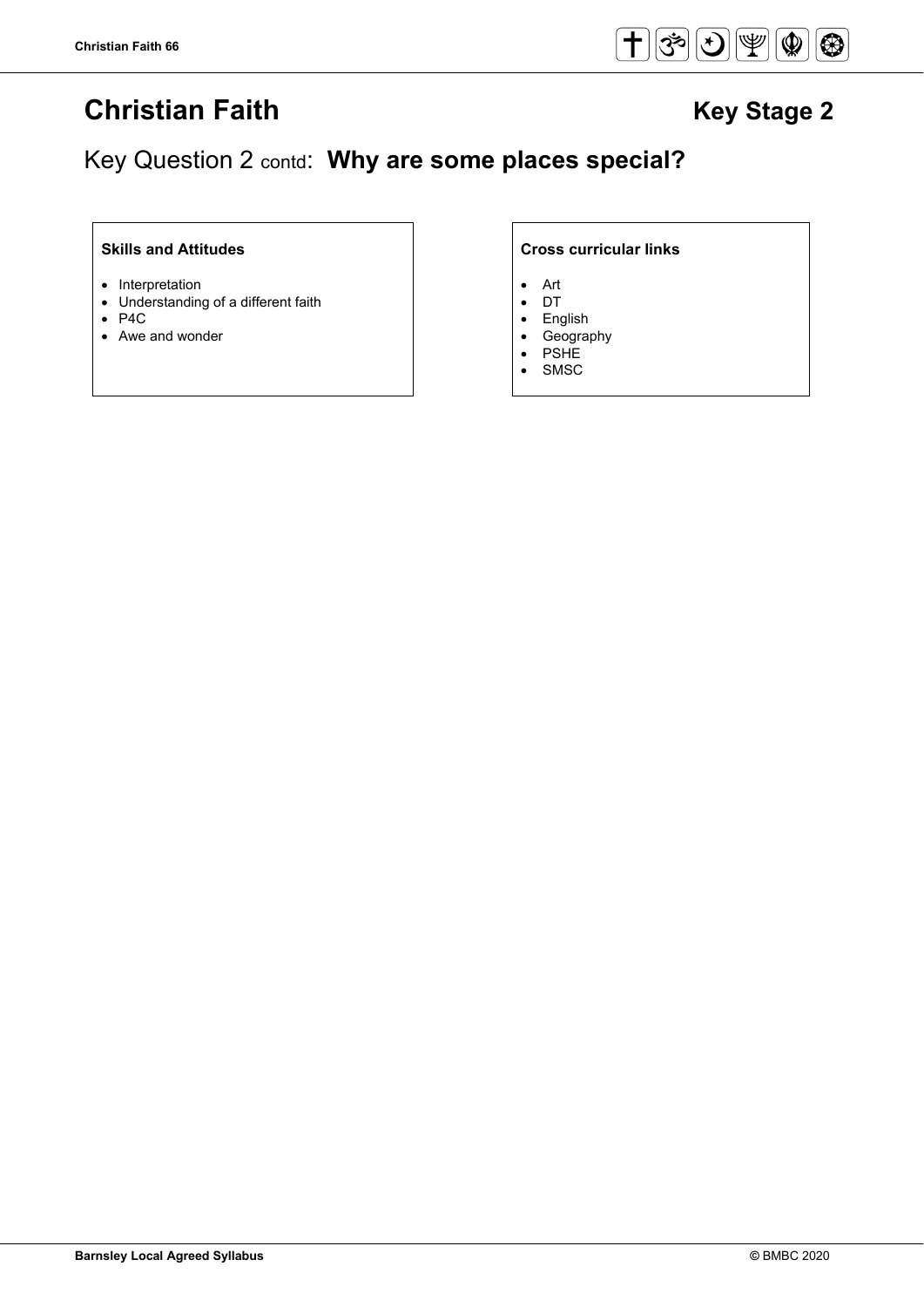#### **Christian Faith 67**

## Key Question 3: **How can faith contribute to Community Cohesion?**

#### **Most pupils will be expected to:**

- Describe the impact of some of **Jesus'** teaching on Christians today and how Christians demonstrate their belief in God
- Suggest how **Christian places of worship** care for people in need.
- Describe ways in which Christianity reaches beyond home and **Christian places of worship** into the community eg through charity work

- Make links between **Jesus'** ethical teaching and the way in which Christians try to live
- Make links between Christian beliefs about loving others and the work of Christians with those in need
- Investigate how **Christian places of worship** show care for their members and the wider community eg through community activities such as:
	- Carer and toddler groups
	- Children's & Youth groups
	- Uniformed Groups (Scouting, Guiding, Boys Brigade, Girl's Brigade)
	- Luncheon Clubs
	- 'Drop In' Centres

- Make reference to the way different Christian denominations in their area express themselves
- Refer to different Christian denominations in their locality to give examples of different forms of Christian expression

### **Suggested areas of study Links and suggested activities**

- Watch a video or read about **Jesus'** teaching and explore its meaning through eg
	- Role play and drama
	- **Artwork**
	- Creative writing
	- Music
- Describe incidents and experiences of their own in which **Jesus'** teaching could have had an impact
- Talk about any 'good deeds' or community work pupils may have been involved in. What was involved and how did they feel?
	- Talk about the facilities for people which enrich community life and what difference these facilities make - they could write imaginatively about a town in which no one is provided for, and also write about 'My ideal town' in which a sense of community thrives
	- Design a poster for a **Christian place of worship** called 'St Perfects', advertising the things this **Christian place of worship** does for the local community
- Conduct a case study of the community work of two local **Christian places of worship** of different **denominations**, researching, using interviews with clergy, notice boards, newsletters and web-sites. How else is the building used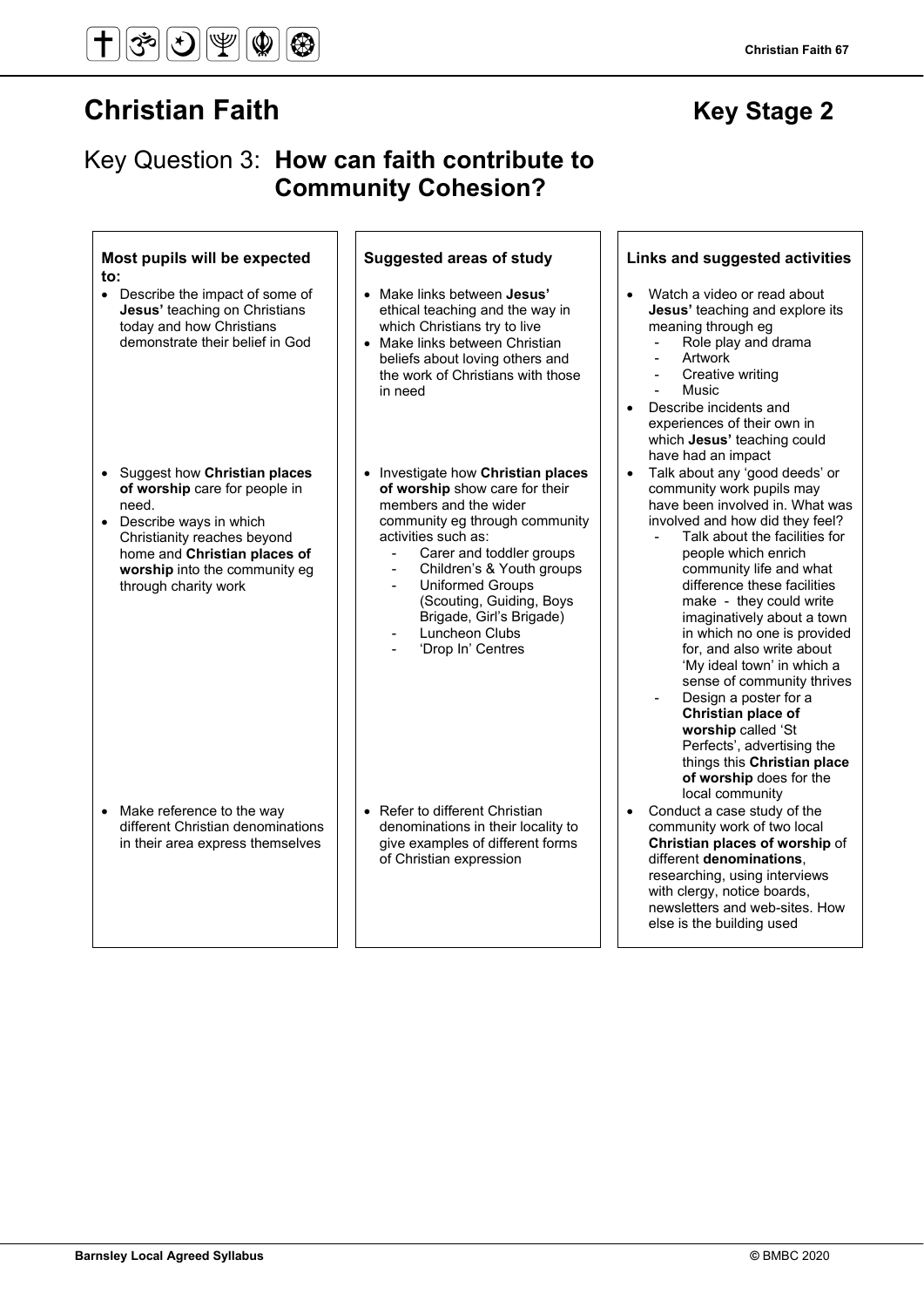

## Key Question 3 contd: **How can faith contribute to Community Cohesion?**

- Interpretation
- Analysis
- Investigation
- Understanding of a different faith
- P4C
- British Values

### **Skills and attitudes CRS CRS CRS CRS CRS CRS CRS CRS CRS CRS CRS CRS CRS CRS CRS CRS CRS CRS CRS CRS CRS CRS CRS CRS CRS CRS CRS CRS CRS CRS CRS CRS CRS**

- ICT
- Art
- Drama • Music
- PSHE
- English
- Geography
- Citizenship
-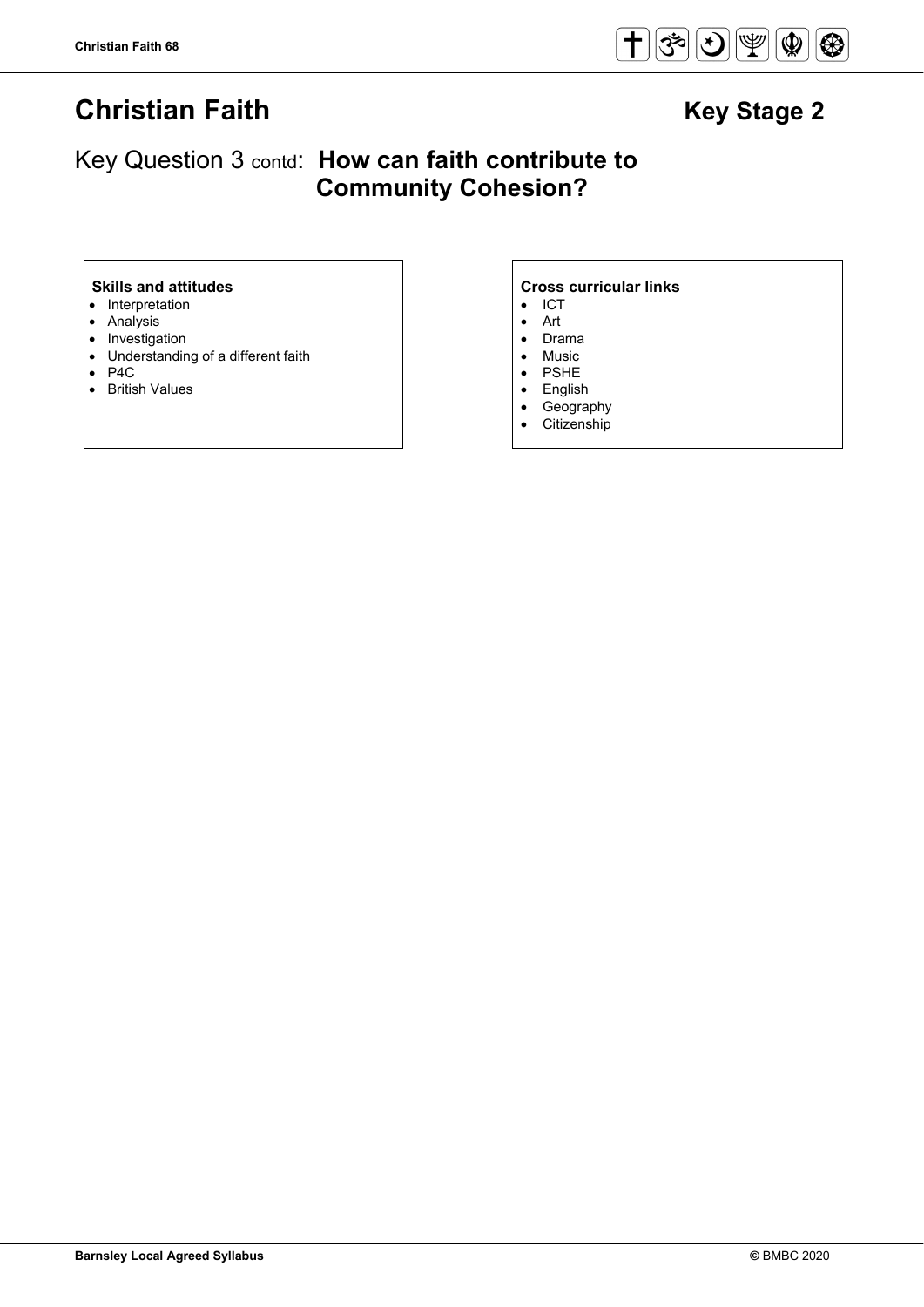## Key Question 4: **Why are some times special?**

#### **Most pupils will be expected to:**

- Develop their understanding of major Christian festivals
- Know there is a pattern to the Church's year and identify the major Christian festivals
- Know and comment on some different ways in which Christians celebrate important festivals

• Sequence the events of Holy Week

• Demonstrate some awareness of other significant festivals

- Important events in the pupils' year and why they are special
- Remembering and celebrating Jesus: key events in Jesus' life – their links with major Christian festivals
- **The nativity Cycle:** Celebrating Advent Advent carols, ring, candle Celebrating Christmas Local celebrations, celebrating Christmas in other countries Different types of Christmas services, what happens, the symbolism, the customs and the stories behind them (e.g. St Nicholas) Epiphany. The Wise Men
- **The Easter Cycle:** Lent – preparation for Easter Holy Week – the events, the ways in which they are commemorated/ celebrated by the Christian Church
- Palm Sunday • Maundy Thursday, its link with celebrating Jesus' last meal (The Passover), through Communion/ Good Friday/Easter Day
- Ascension
- Pentecost

### **Suggested areas of study Links and suggested activities**

- Talk about the significance of a special event in the year
- Design and produce a Christian calendar illustrating the major festivals and their link with events in the Christian story
- Illustrate or make a display of some symbols associated with Advent and describe what they represent
- Describe how Christmas is celebrated in another country
- Write about the visit of the Magi, from the perspective of one of the Wise Men
- Make a diary of Holy Week
- Use picture or drama or 'Godly Play<sup>'</sup> to explore the emotions and responses of characters in the Easter story
- Use drama to illustrate the stories

#### **Skills and attitudes**

- Interpretation
- Investigation
- Understanding of a different faith

#### **Cross curricular links**

- English
- Geography
- Drama
- Art
- DT
- SMSC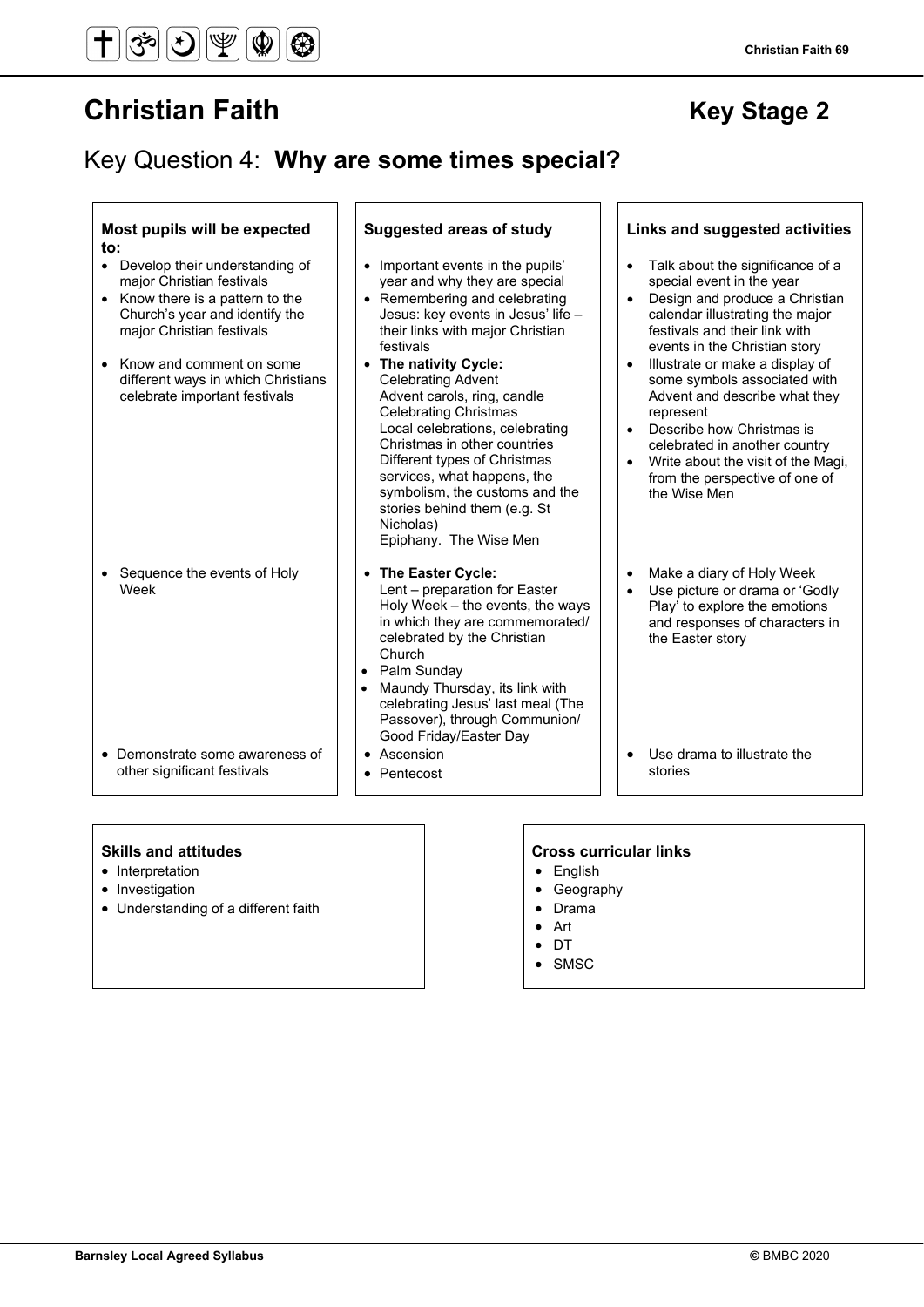## Key Question 5: **What can be learnt from the lives of significant people of faith?**

| Most pupils will be expected<br>to:<br>Describe the impact of key<br>$\bullet$<br>figures in Christianity | <b>Suggested areas of study</b><br>• Describe the influence and impact<br>of Jesus and Saint Paul                                | Links and suggested activities<br>Talk about any life changing<br>$\bullet$<br>experiences of their own and<br>read about the conversion and<br>work of Saint Paul                                                                                                                                                                                                                                                                                                                                                                                                                                  |
|-----------------------------------------------------------------------------------------------------------|----------------------------------------------------------------------------------------------------------------------------------|-----------------------------------------------------------------------------------------------------------------------------------------------------------------------------------------------------------------------------------------------------------------------------------------------------------------------------------------------------------------------------------------------------------------------------------------------------------------------------------------------------------------------------------------------------------------------------------------------------|
| Make links between these people<br>$\bullet$<br>and good leadership today                                 | Make links between these figures<br>and the influence they have had<br>on more recent Christian leaders<br>and inspiring people. | Talk about what makes a good<br>and inspiring leader and about<br>the qualities Jesus showed.<br>Who do they admire and why?<br>Find out about the work of<br>other key Christian figures<br>and explore how they were<br>influenced by Jesus, and<br>what sort of qualities they<br>possessed eq.<br>Rev'd James Hudson Tavlor<br>Dr Thomas Barnardo<br><b>Mother Teresa of Calcutta</b><br>George Fox<br>Rev'd John Wesley<br>Rev'd Charles Wesley<br><b>William Wilberforce, MP</b><br><b>Elizabeth Fry</b><br>Famous <b>Quaker</b> families<br>(Rowntree, Fry, Cadbury,<br>Barclay, Lloyd etc). |

- Analysis
- Interpretation
- P4C
- Understanding of a different faith
- British Values

# **Skills and attitudes**<br>• Analysis **Analysis Cross curricular links**

- **History**
- PSHE<br>• Englisl
- **English**
- ICT
- **Citizenship**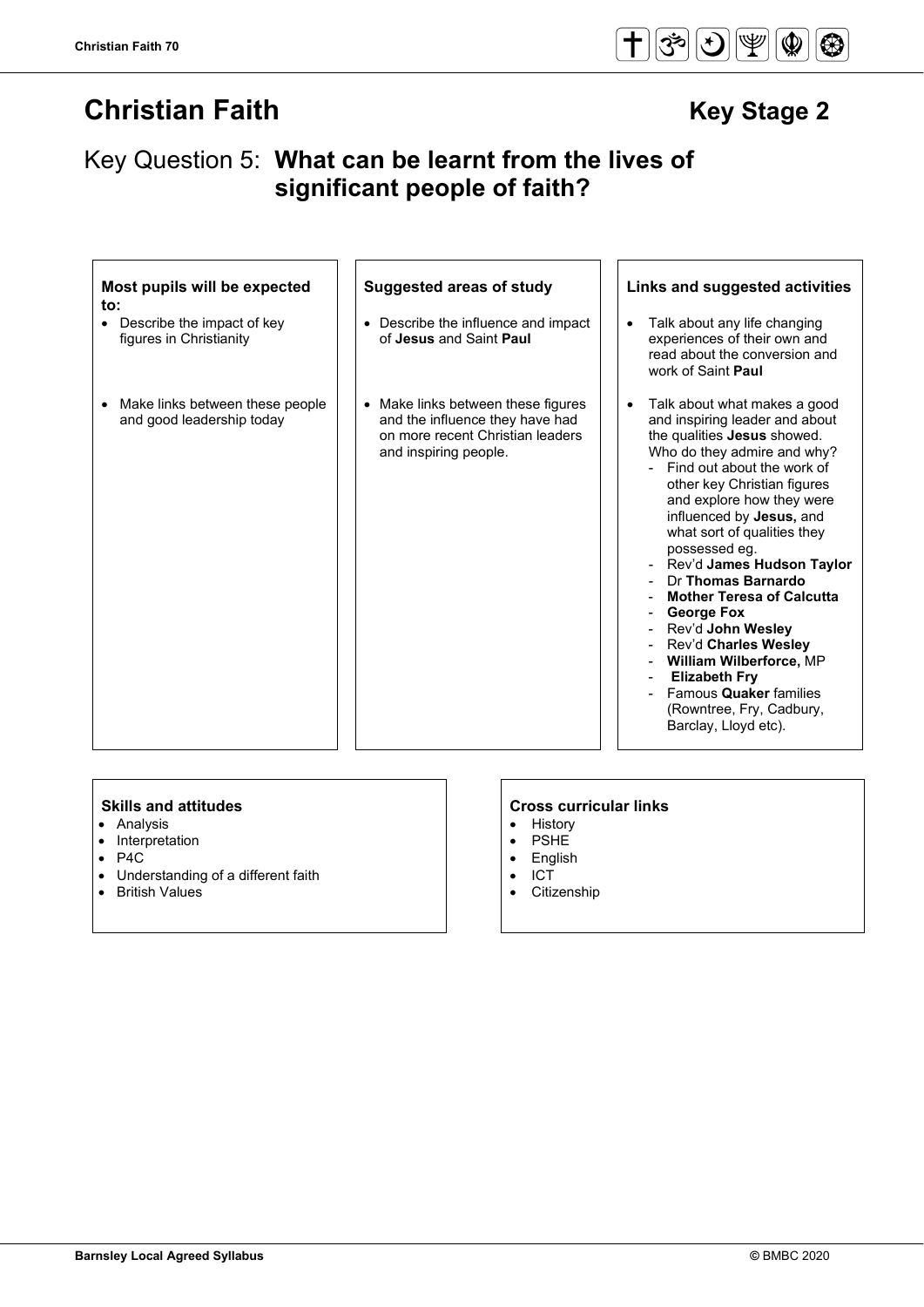Key Question 6: **How do I and others feel about life and the universe around us?**

| Most pupils will be expected<br>$\mathsf{to}$ :<br>Identify some questions which<br>$\bullet$<br>are difficult to answer | <b>Suggested areas of study</b><br>Identify some ultimate questions<br>$\bullet$<br>e.g.<br>Does God exist?<br>$-$<br>Why do bad things happen to<br>good people?                                            | Links and suggested activities<br>Think of questions beginning<br>with 'why?' which are difficult to<br>answer and talk about some of<br>their own responses and<br>experiences                                                                                                                                                                                                                         |
|--------------------------------------------------------------------------------------------------------------------------|--------------------------------------------------------------------------------------------------------------------------------------------------------------------------------------------------------------|---------------------------------------------------------------------------------------------------------------------------------------------------------------------------------------------------------------------------------------------------------------------------------------------------------------------------------------------------------------------------------------------------------|
| Understand the role of story and<br>$\bullet$                                                                            | What happens when we die?<br>What is the purpose of life?<br>Suggest answers to some of<br>$\bullet$                                                                                                         | Read some stories which<br>$\bullet$                                                                                                                                                                                                                                                                                                                                                                    |
| metaphor in exploring difficult<br>questions                                                                             | these questions based on their<br>own experience and beliefs                                                                                                                                                 | address some of these questions<br>and talk about how they feel eg.<br>Badger's Parting Gifts by<br>Susan Varley.(death and<br>bereavement)<br>The Next Place by Warren<br>Hanson (afterlife)<br>When the world was New<br>by Alicia Gracia de Lynam<br>(beginnings)<br>Stories to Make You Think<br>by Heather Butler<br>(Christian teaching linked<br>to challenging life<br>experiences of children) |
| Suggest answers to some difficult<br>$\bullet$<br>questions about life and the<br>universe                               | Make links between these<br>$\bullet$<br>questions and some Christian<br>beliefs which offer a response<br>• What is Man's responsibility for<br>the care of our planet and the<br>effects of Global warming | Find out what answers<br>Christians might give to some of<br>these questions and make<br>posters with words and pictures<br>to convey a Christian view of life<br>and the universe                                                                                                                                                                                                                      |

- Analysis
- Interpretation
- Awe and wonder
- Understanding of a different faith
- P4C

#### **Skills and attitudes CRS CRS CRS CRS CRS CRS CRS CRS CRS CRS CRS CRS CRS CRS CRS CRS CRS CRS CRS CRS CRS CRS CRS CRS CRS CRS CRS CRS CRS CRS CRS CRS CRS**

- Art
- **English**
- PSHE
- ICT
- SMSC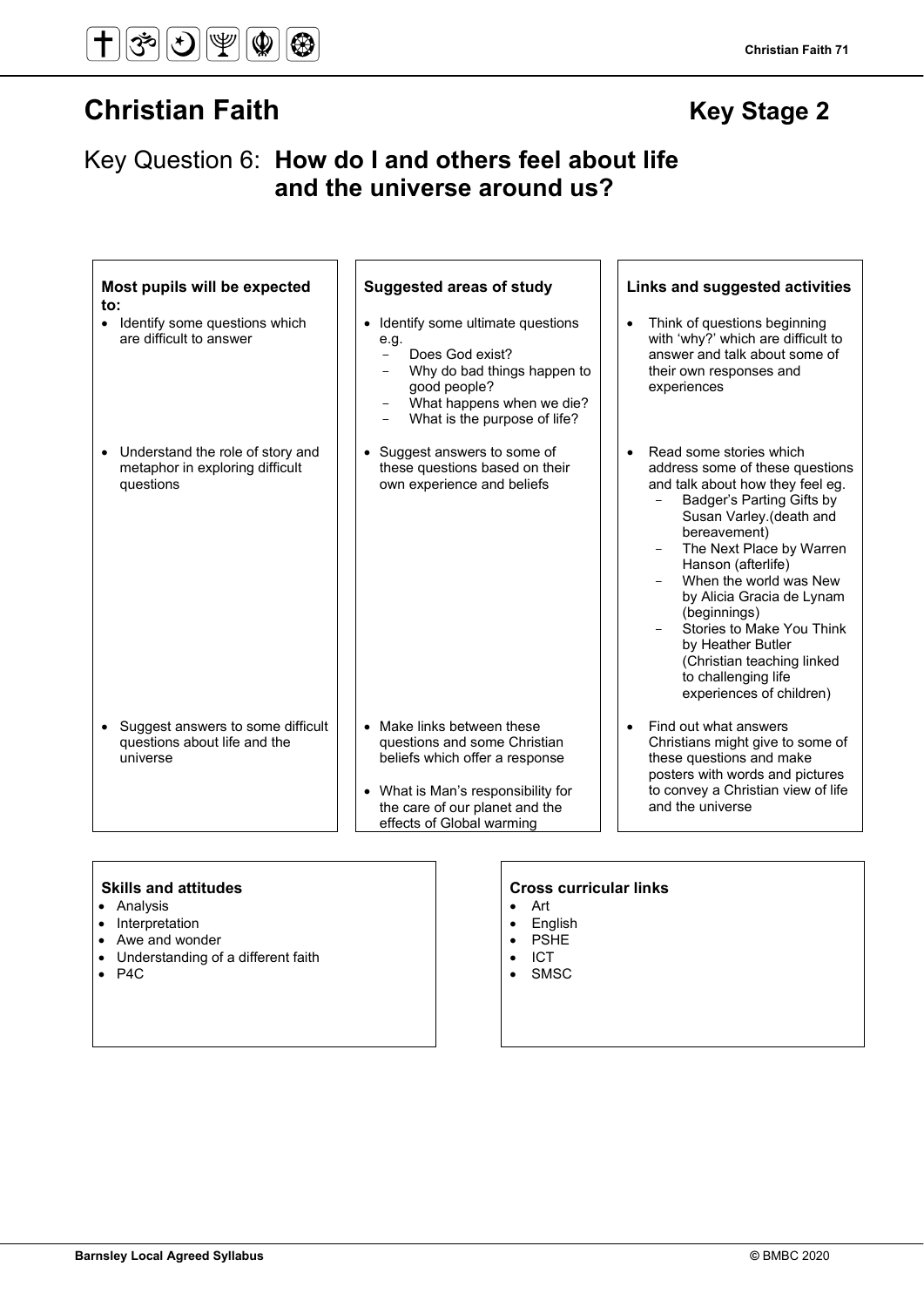## Key Question 1: **Why are these words special?**

| Most pupils will be expected<br>$\mathsf{to}$ :                                                    | <b>Suggested areas of study</b>                                                                                                                                                                                                                                                                      | Links and suggested activities                                                                                                                                                                                                                                                                                    |
|----------------------------------------------------------------------------------------------------|------------------------------------------------------------------------------------------------------------------------------------------------------------------------------------------------------------------------------------------------------------------------------------------------------|-------------------------------------------------------------------------------------------------------------------------------------------------------------------------------------------------------------------------------------------------------------------------------------------------------------------|
| Give informed accounts of how<br>$\bullet$<br>the <b>Bible</b> has developed                       | • Explain some reasons for the<br>similarities and differences<br>between the <b>Gospels</b> eg the oral<br>tradition, the sources used by the<br>authors of the Gospels and the<br>audiences for whom they were<br>written                                                                          | Produce a dust jacket for a <b>Bible</b><br>using key information studies<br>Develop a publicity campaign<br>(eg posters, adverts on video<br>camera) to introduce a new<br>version of the <b>Bible</b> onto the<br>market. How will we sell it to a<br>Christian, an agnostic, and a<br>member of another faith? |
| Evaluate the impact of different<br>$\bullet$<br>versions of the <b>Bible</b> on people's<br>lives | • Explain the impact of the<br>discovery of fragments of early<br>scrolls as evidence of dating and<br>accuracy<br>• Nag Hammadi and Dead Sea<br>Scrolls and their impact on<br>evidencing Biblical stories.<br>Evaluate various versions of<br>the <b>Bible</b> and how language<br>differs so much | Use websites to compare a<br>passage from different versions.<br>Students to write their own<br>passage in 'their' language eg<br>text language, Barnsley slang etc                                                                                                                                               |
| <b>Explain how different Christians</b><br>$\bullet$<br>use and interpret the Bible                | • Express insights into different<br>ways in which Christians interpret<br>the <b>Bible</b> eg liberal, conservative,<br>literal, and different ways in which<br>it is used eg ethical discernment,<br>personal prayer, stories which<br>convey the tenets of the faith                              | Interview a Christian eg a visiting<br>member of the clergy or youth<br>leader about what the <b>Bible</b><br>means to them<br>- Look at different ways of<br>interpreting a biblical text and<br>discuss which is liberal.<br>conservative, literal                                                              |

#### **Skills and attitudes Cross curricular links**

- Application
- Expression
- Interpretation
- Evaluation
- Philosophy

- History
- English • ICT
- 
- Citizenship<br>• Geography **Geography**
- Art

### **Websites and Publications**

- Useful Christian websites (KS1, 2 and 3) please see page 76
- Useful Christian publications (KS1, 2 and 3) please see page 87
- Acronyms used within this section please see page 76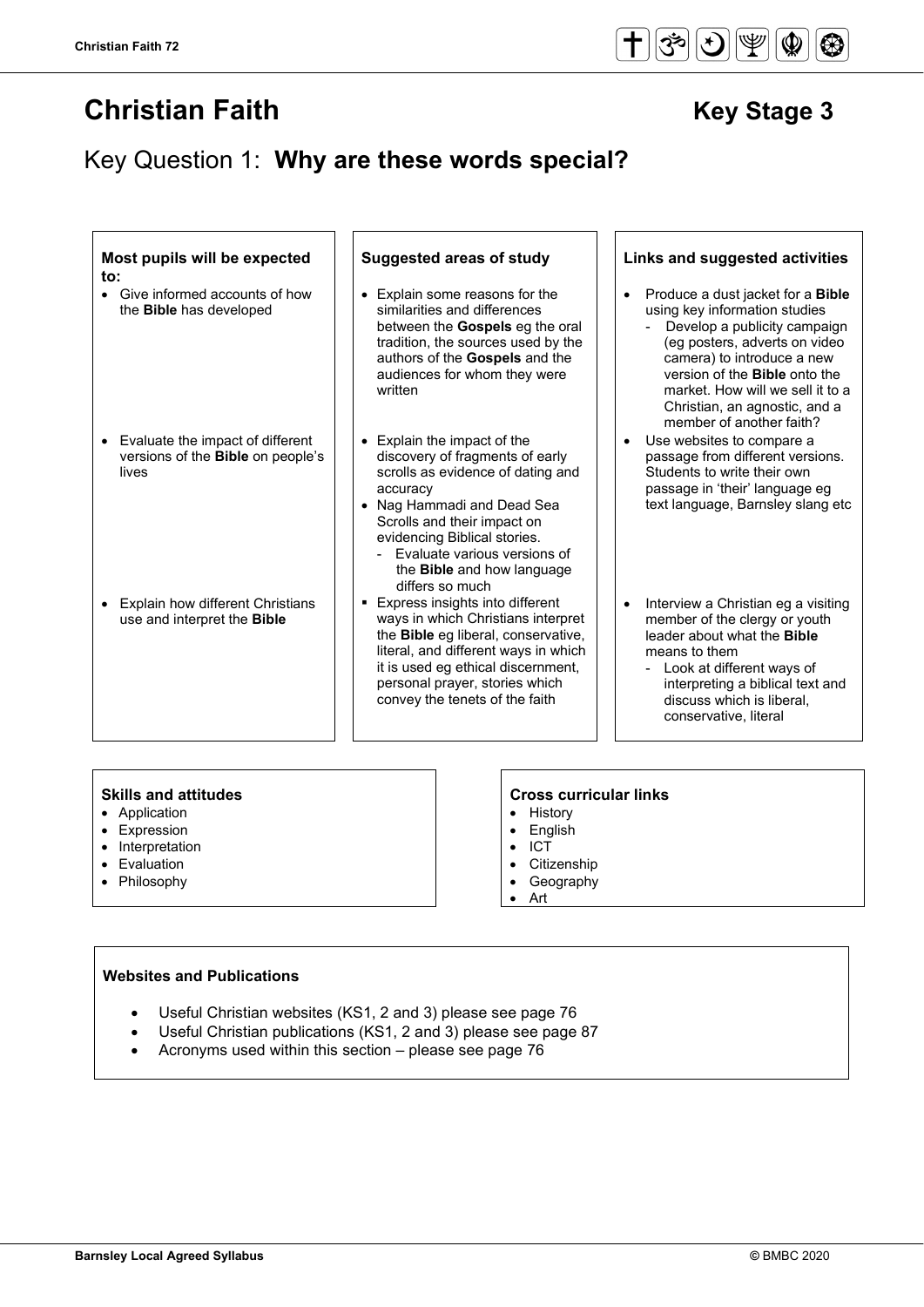## Key Question 2: **Why are some places special?**

#### **Most pupils will be expected to: Suggested areas of study Links and suggested activities** • Explain why Christians go on pilgrimages or go on retreats, and express insights into the sort of experiences these offer • Explain the impact of key places of pilgrimage for Christians eg Lindisfarne (Holy Island) **lona Canterbury** Walsingham York - Knock **Lourdes Jerusalem** - Bethlehem *NB*: *Care should be taken to use examples which are different from those pupils may have covered at Key Stage 2* • Express insights into the experiences Christians may have during a pilgrimage or retreat • Watch a video or interview a Christian who has visited a place which is sacred for Christians. - Look at pictures of two places and talk about what happened there and how the atmosphere is enhanced today - Interview a Christian who has been on a retreat • Know the differences and similarities between different styles of Christian worship eg traditional such as some Anglican churches, and modern styles eg Pentecostal • Research a range of denominations and find out about their style of worship • Meet/interview a member(s) from different denominations. Use worship CDs to compare styles of worship Use excerpts of preaching CDs to compare styles Use of video excerpts from services • Creation of leaflet inviting people to church and telling them what it is like • Write a letter to a friend imagining you have visited a place of worship and explain what the experience was like • Give informed accounts of the features of **churches** of different **denominations**, and express insights into the significance of these features • Research different Christian **churches**, local or online, evaluate the different ways in which they are used and express insights into the features which aid worship and create an atmosphere in each case • Visit three very different local churches and experience the atmosphere in each, indentifying features which help to create this atmosphere (or online tours) • Create a brief guide to a denomination of your choice and the importance of the key features of that denomination

- Research
- Analysis
- **Interpretation**
- **Evaluation**
- Philosophy

#### **Skills and Attitudes Cross curricular links**

- **English**
- ICT
- **History**
- **Music**
- Art
- **Geography**
- DT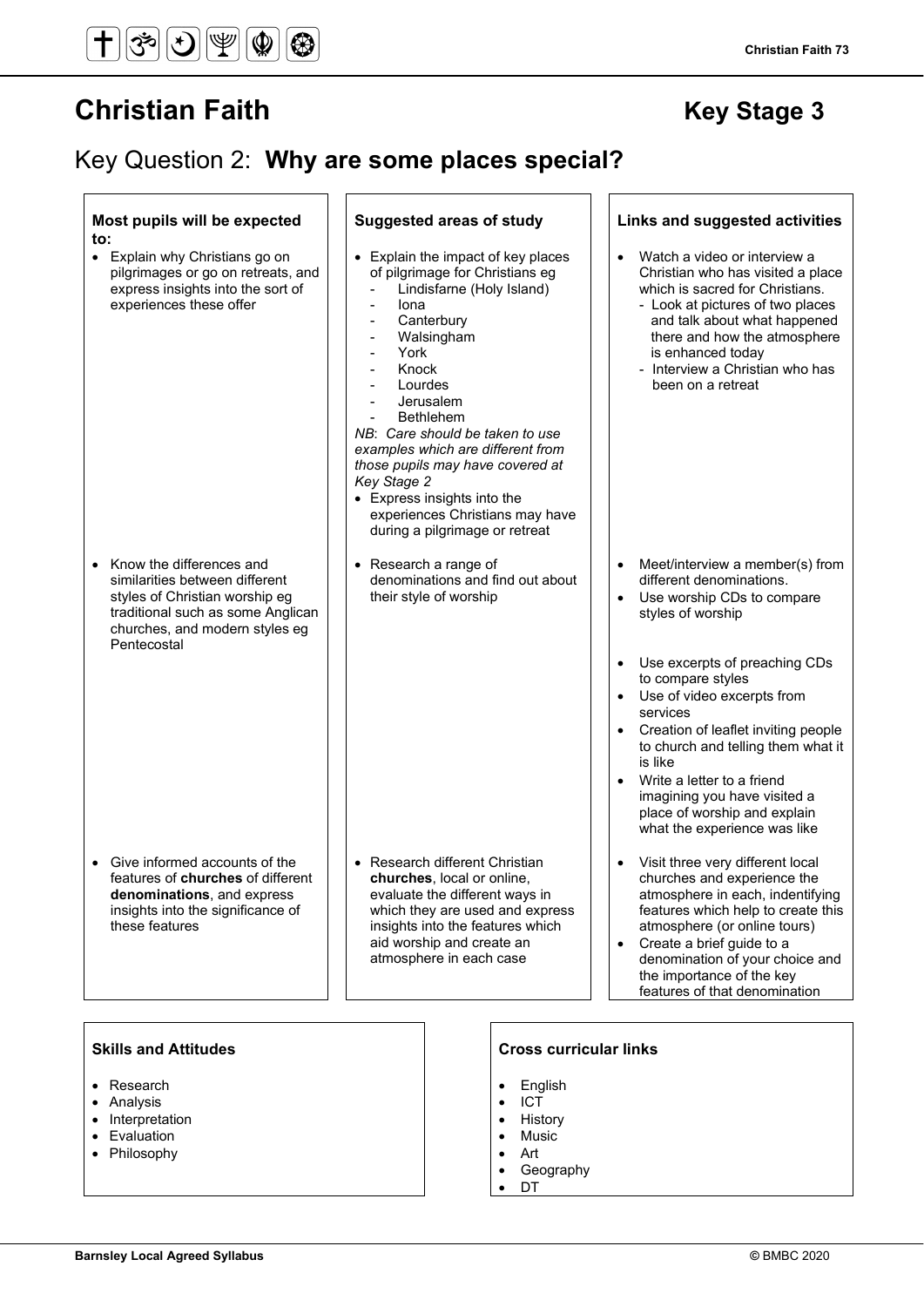$\overline{\phantom{0}}$ 

# Key Question 3: **How can faith contribute to Community Cohesion?**

| Most pupils will be expected<br>to:                                                                                      | <b>Suggested areas of study</b>                                                                                                                                                                                                                                                                                                                                                                                                                                                                                                                                              | Links and suggested activities                                                                                                                                                                                                                                                                                                                                                                                                                                                                                                 |
|--------------------------------------------------------------------------------------------------------------------------|------------------------------------------------------------------------------------------------------------------------------------------------------------------------------------------------------------------------------------------------------------------------------------------------------------------------------------------------------------------------------------------------------------------------------------------------------------------------------------------------------------------------------------------------------------------------------|--------------------------------------------------------------------------------------------------------------------------------------------------------------------------------------------------------------------------------------------------------------------------------------------------------------------------------------------------------------------------------------------------------------------------------------------------------------------------------------------------------------------------------|
| • Explain how Christians express<br>their faith at key moments in life<br>ie rites of passage                            | • Explain the significance of<br>Christian rites of passage                                                                                                                                                                                                                                                                                                                                                                                                                                                                                                                  | Visit a <b>Church</b> or interview a<br>member of the clergy about rites<br>of passage eg Baptism, first<br>communion, confirmation,<br>marriage, funerals. Consider<br>which Christian beliefs are being<br>expressed, and how, at these<br>ceremonies. Talk about how<br>they express their own beliefs<br>and values about life through<br>actions and rituals                                                                                                                                                              |
| Demonstrate insights into ways in<br>$\bullet$<br>which Christians might express<br>their faith in private and in public | • Explain how Christians use some<br>of Jesus' teaching to help them to<br>make moral decisions eg<br>The greatest commandment<br>(Matthew 22:34-40; Mark<br>12:28-31)<br>The Sermon on the Mount<br>(Matthew 5-7)<br>Parables eg<br>The sheep and the goats<br>(Matthew 25:31-46);<br>The good Samaritan<br>(Luke 10:25-37)<br>The lost sheep (Luke 15:1-7)<br>The prodigal son (Luke 15:11-<br>32)<br>• Gain insights into the importance<br>of public and private prayer for<br>Christians, including the Lord's<br>Prayer as a motivating factor for<br>Christian living | Discover what motivates<br>$\bullet$<br>Christians engaged in<br>community work and link this<br>with Christian beliefs and values:<br>How are these being<br>$\sim$<br>expressed in practice?<br>How do pupils express their<br>own beliefs and values in<br>practical ways?<br>Assess the contribution<br>made by Christian groups to<br>community life eg write<br>creatively about what the<br>area would be like if all the<br>churches and Christians<br>disappeared<br>Drama of how Christians<br>express their beliefs |
| Explain how people's words and<br>$\bullet$<br>actions affect the way people see<br>them and their 'faith'               | Explain some key aspects of<br>$\bullet$<br>Christian belief eg<br>The Trinity; God as Creator<br>$\overline{\phantom{a}}$<br>and Father; The Incarnation in<br>Jesus; The work of the Holy<br>Spirit;<br>Creeds (The Apostles' Creed<br>or the Nicene Creed)                                                                                                                                                                                                                                                                                                                | Look at symbols which express<br>$\bullet$<br>some Christian concepts about<br>God and Jesus. Talk about how<br>these beliefs might affect a<br>Christian's behaviour eg valuing<br>the environment, seeing<br>something of God in all people<br>How do these key beliefs<br>translate into actions? - link to<br>point 2                                                                                                                                                                                                      |
| Give a critical and evaluative<br>account of Christianity at work in<br>the local/international community                | • Evaluate the work of local<br>churches and Christian groups<br>eg Salvation Army                                                                                                                                                                                                                                                                                                                                                                                                                                                                                           | Meet representatives from local<br>$\bullet$<br>churches who make a<br>contribution to the community eg<br>a community worker or youth<br>leader<br>Find out about the work of a<br>Christian charity or coalition and<br>evaluate how far their work<br>conveys their Christian<br>commitment and values eg<br>Christian Aid; Cafod;<br>Traidcraft; Trade Justice,<br>Make Poverty History; NCH;<br>Jubilee 2000                                                                                                              |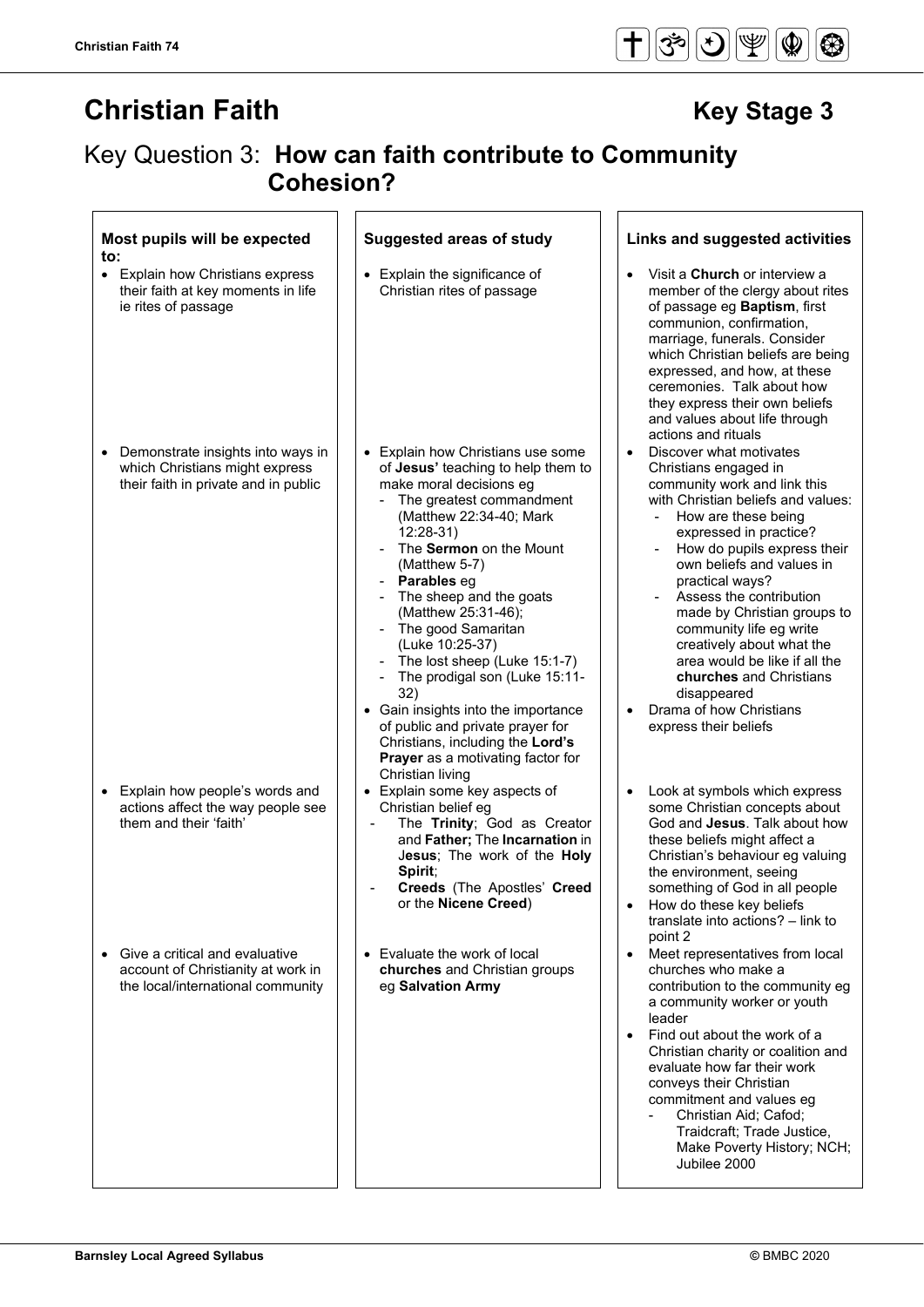

Key Question 3 contd: **How can faith contribute to Community Cohesion?** 

- Research
- Interpretation
- Analysis
- Evaluation
- Philosophy
- British Values

### **Skills and attitudes Cross curricular links**

- 
- Citizenship<br>• Geography • Geography<br>• ICT
- ICT
- English<br>• Drama
- Drama
- SMSC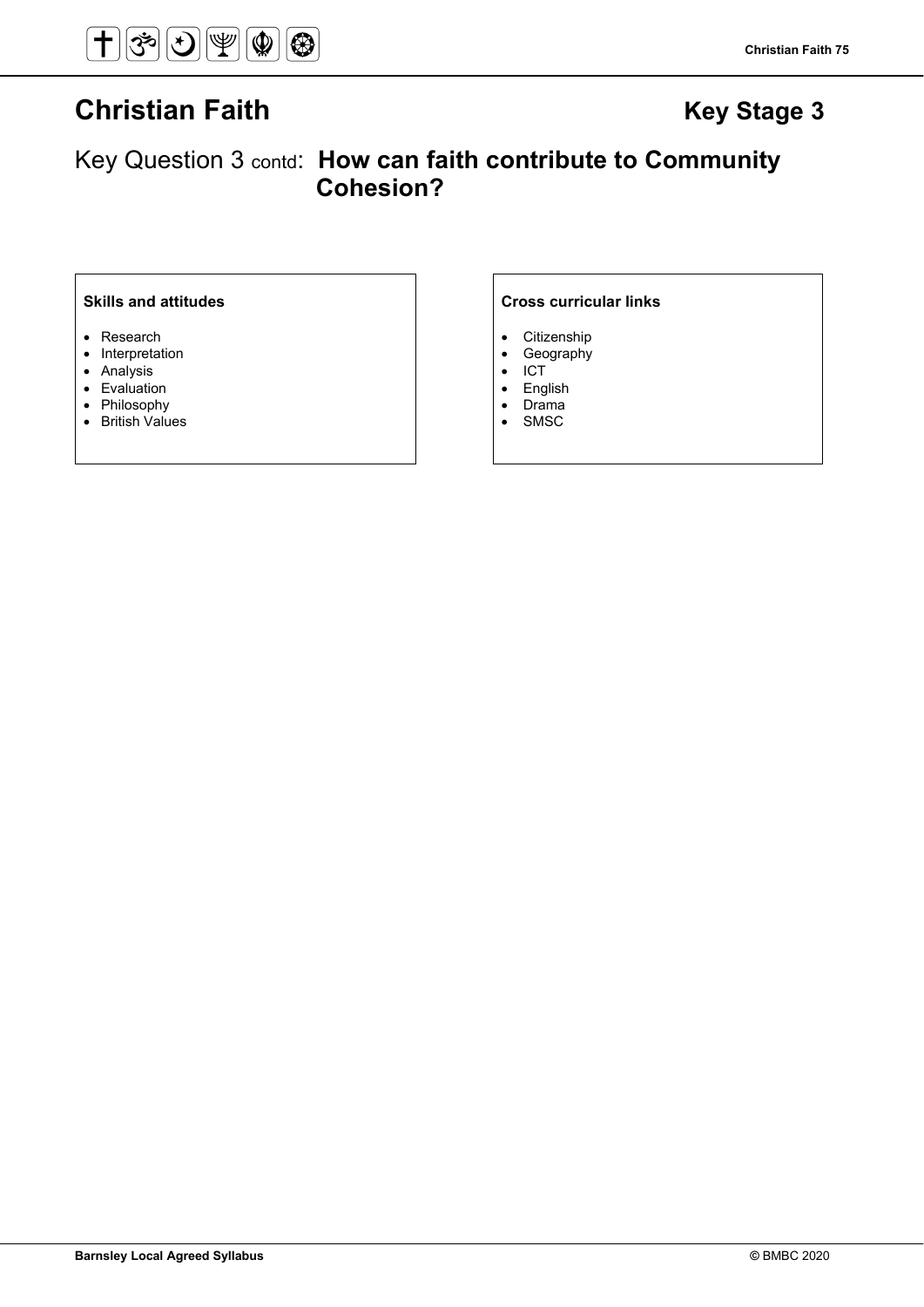## Key Question 4: **Why are some times special?**

#### **Most pupils will be expected to:**

- Account for the beliefs, customs, events and experiences connected with some times which are significant for Christians eg **Christmas, Lent** to **Easter** or from **Easter** to **Ascension** and **Pentecost** considering their importance for believers and as secular celebrations
	- Evaluate the issues of commercialism and charity in connection with these times

- Explain the religious and secular customs related to these times of year, and the original events on which these times are based
	- Express insights into the experiences of Christians at these times and the beliefs which are held and conveyed
	- Consider a range of theological interpretations of these stories eg the **Crucifixion** and **Resurrection** – concepts could include **atonement**, forgiveness, reconciliation, **salvation**

#### **Suggested areas of study Links and suggested activities**

- Interview a Christian about how these times of year are celebrated and why they are significant. Compare this with local secular events and media treatment of these times
	- Find out the meaning of key Christian concepts such as **atonement**, forgiveness, reconciliation, **salvation**, for Christians at **Easter** and for their own lives
- Use DVD (Vicar of Dibley Christmas edition) to discuss the true meaning of Christmas compared to today's secular view
- Use of key media eg The Nativity to investigate Christmas
- Discuss the meaning of Easter and make a model of **Jesus**' tomb
- Set a Lenten task for students to fast for one week as homework

#### **Skills and attitudes**

- Research
- Interpretation
- Evaluation
- Application
- Forgiveness
- Philosophy

#### **Cross curricular links**

- English
- ICT
- **Citizenship**
- **SMSC**
- DT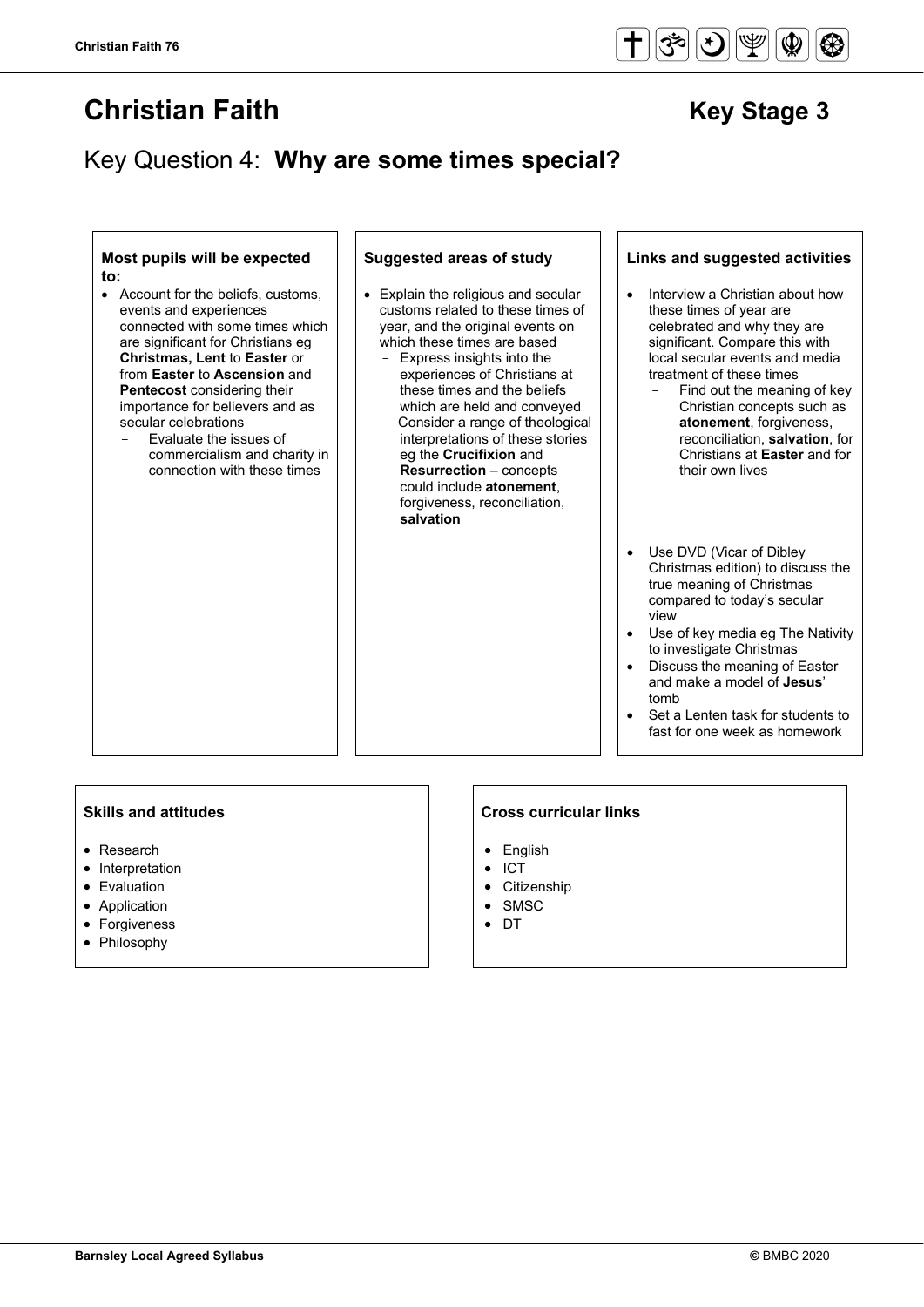## Key Question 5: **What can be learnt from the lives of significant people of faith?**

| Most pupils will be expected<br>to:<br>Give an analytical account of the<br>$\bullet$<br>life and work of a key Christian<br>Critically evaluate the<br>contribution of this person to<br>society | <b>Suggested areas of study</b><br>• Find out about the life of one of<br>the following Christians:<br>- Rev'd James Hudson Taylor<br>- Mother Theresa of Calcutta<br>- Archbishop Oscar Romero<br>- Cicely Saunders<br>- Pope John Paul II<br>- Rev'd Dr Martin Luther King,<br>Jnr<br>- Archbishop Desmond Tutu<br>- John Sentemu<br>- Nicky Cruz   | Links and suggested activities<br>Find out about the life of an<br>$\bullet$<br>inspiring Christian and write their<br>obituary or book review about<br>them<br>Create a class memorial to<br>this person, making a display<br>of images, words and items<br>which will remind Christians<br>about their life, work and<br>achievements |
|---------------------------------------------------------------------------------------------------------------------------------------------------------------------------------------------------|-------------------------------------------------------------------------------------------------------------------------------------------------------------------------------------------------------------------------------------------------------------------------------------------------------------------------------------------------------|-----------------------------------------------------------------------------------------------------------------------------------------------------------------------------------------------------------------------------------------------------------------------------------------------------------------------------------------|
| Express insights into why this<br>person might be an inspiration to<br>other Christians                                                                                                           | • Consider what makes a person<br>inspiring to others, and evaluate<br>the contribution of the person<br>studied to (i) wider society, (ii)<br>Christianity<br>$\circ$ Bono<br>Jane Tomlinson<br>$\circ$<br>○ Stacey Orrico<br>$\circ$ Leona Lewis<br>Any current Christian personality eg<br>Faith Hill, Tom Hanks, Denzel<br>Washington, Tim Tebow. | Consider what might make a<br>$\bullet$<br>Christian inspiring to others, and<br>evaluate how far the character<br>studied can be said to be<br>'inspiring'. Compare their<br>qualities to popular secular<br>heroes and consider the role of<br>faith as a motivating factor for<br>good work                                          |

- Research
- Analysis
- Application
- Interpretation
- Philosophy

### Skills and attitudes **CROS CROSE SKILLS** and attitudes **CROSE SKILLS CROSE CURRENT**

- History
- Citizenship
- English
- Art
- ICT
- SMSC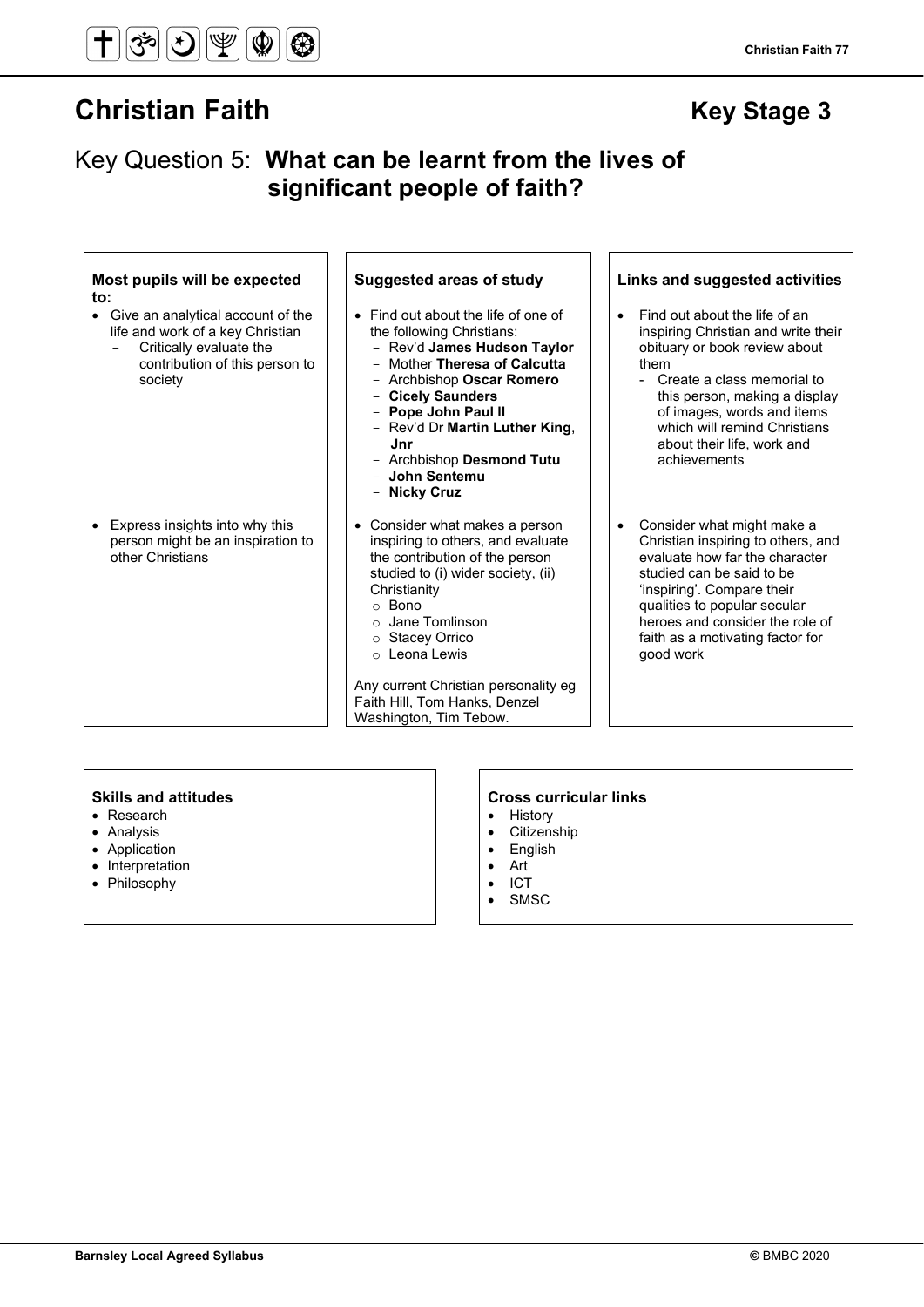## Key Question 6: **How do I and others feel about life and the universe around us?**

| Most pupils will be expected<br>to:<br>• Interpret some philosophical<br>arguments for and against the<br>existence of God | <b>Suggested areas of study</b><br>• Learn about some arguments for<br>God's existence, and the<br>criticisms which may be made of<br>them eg<br>The ontological argument<br>$\equiv$<br>The cosmological argument<br>$\qquad \qquad -$<br>The teleological argument<br>$\qquad \qquad -$<br>The argument from religious<br>experience<br>Learn about some<br>arguments against God's<br>existence, and the criticisms<br>which may be made of them<br>eg<br>The problem of evil and<br>suffering:<br>natural evil | Links and suggested activities<br>Create a display of two halves,<br>$\bullet$<br>one using pictures and objects<br>which suggest God might exist,<br>one using pictures and objects<br>which suggest God might not<br>exist<br>Find out what some philosophers<br>$\bullet$<br>have said about the existence of<br>God, and what criticisms may be<br>made of their arguments |
|----------------------------------------------------------------------------------------------------------------------------|--------------------------------------------------------------------------------------------------------------------------------------------------------------------------------------------------------------------------------------------------------------------------------------------------------------------------------------------------------------------------------------------------------------------------------------------------------------------------------------------------------------------|--------------------------------------------------------------------------------------------------------------------------------------------------------------------------------------------------------------------------------------------------------------------------------------------------------------------------------------------------------------------------------|
| Examine their own beliefs about<br>the existence of God, and<br>evaluate the reasons for their<br>point of view            | moral evil<br>Express their own views on the<br>existence of God, and the<br>reasons they hold these views                                                                                                                                                                                                                                                                                                                                                                                                         | Organise a class survey to find<br>$\bullet$<br>out the percentages of atheists,<br>agnostics and theists in the<br>group and hold a class debate<br>about the evidence for and<br>against the existence of $God - a$<br>good title might be 'We have a<br>beautiful world, so there must be<br>a wonderful God'                                                               |
| • Evaluate ideas of creation vs<br>evolution                                                                               | • Express their own views on these<br>'theories' and why they have such<br>views<br>• Discuss Man's responsibility for<br>caring for our planet and the<br>effects of Global warming                                                                                                                                                                                                                                                                                                                               | Use internet sources eg<br>$\bullet$<br>YouTube Louie Giglio - How<br>Great is our God tour (parts 1 to<br>4/5)<br>Darwin - The Origin of Species<br>$\bullet$                                                                                                                                                                                                                 |

- Analysis
- Interpretation
- Evaluation
- Logical thinking
- Philosophy
- Awe and wonder

### **Skills and attitudes Cross curricular links**

- ICT
- Science • History
- Art
- 
- English • SMSC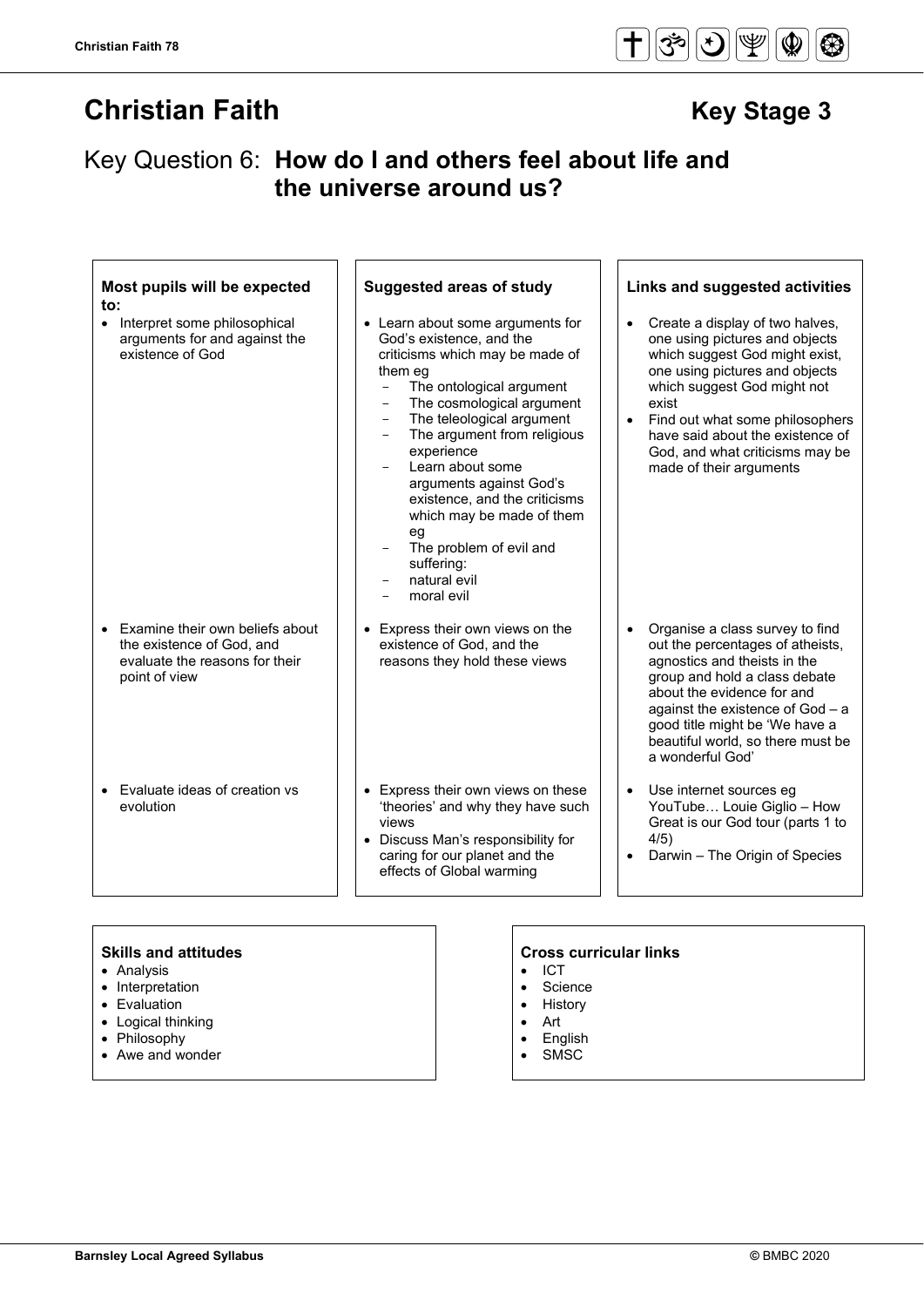# **Christian Faith**

## **Key Stages 1, 2 and 3**

#### **Useful publications**

- Start-up Religion Visiting a Church, Belonging, Gifts at Christmas, Celebrating Harvest (KS 1) Evans Bros Ltd.
- Always Near Me, Whatever is Lonely, All These Things, A Time for Everything (KS 1) Pupfish Publications.
- Images of God (KS 1) Eerdmans Book.
- God's Quiet Things (KS 1) Lion Picture Story.
- Thank you for a drink of water, a loaf of bread, a book to read, a pair of jeans (KS 1/2) Lion Publications.
- A First Look: GOD, JESUS, THE CHURCH, THE BIBLE (KS 1/2) Lion Publications.
- The Lord's Prayer explained for children (KS 1/2) St Andrew Press.
- People of the Bible Noah and His Ark (7 additional titles KS 1/2) Franklin Watts Ltd.
- My Life, My Religion Anglican Curate/Catholic Priest (KS1/2) Franklin Watts Ltd.
- Stories from Faiths Noah and the Ark (KS1/2) QED Publishing.
- The Life of St Andrew, St David, St Francis, St George, St Patrick (KS 2) Heinemann Library.
- The Lion Story Bible series (52 titles KS2) Lion Publications.
- Ladybird Bible Books (23 titles KS 2) Scripture Union/Ladybird.
- Children's Favourite Bible Stories The Teachings of Jesus, The Life of Jesus, From the Old Testament (KS 2) – Ward Lock Ltd.
- Religious Stories The Old Testament (KS 2) Wayland Publications Ltd.
- The Children's Bible  $(KS 2)$  Lion Publications.
- Places of Worship Catholic Churches, Protestant Churches (KS2) Heinemann Library.
- Let's Find Out About Christian Churches (KS 2/3) Raintree Publications.
- Behind the Scenes Christmas (KS 2/3) Scripture Union.
- World of Faiths Christianity (KS 2/3) QED Publications.
- Celebrating Easter (KS 2/3) Wayland/Hodder.
- The Life of Jesus (KS 2/3) DK Publications.
- Discovering Churches (KS 2/3) Lion Publications.
- Christians, Jesus, How the Bible Came to Us, Our World, Caring for Planet Earth, Growing Up Now (KS 2/3) – Lion Publications.
- Masterpieces of Art Moses (KS 2/3) The Salariya Book Company Ltd.
- Bible World Settlers, Warriors and Kings (KS 2/3) Lion Publications.
- Living Stories from the Bible The Early Life of Jesus, Moses, Abraham, Jesus the Teacher (KS 2/3) Hutchinson Junior Books Ltd.
- Step-Up Religion How do people express their faith through the arts? (KS 2/3) Evans Bros Ltd.
- The Good News Bible (KS 2/3) The Bible Society/Harper Collins.
- Holy Bible New International Version (KS 2/3) Hodder and Stoughton.
- New Light Children's Bible (KS 2/3) Hodder and Stoughton.
- Good News Bible (KS 2/3) Harper Collins.
- Rainbow Good News Bible (KS 2/3) Harper Collins/Hamlyn Publications.
- Introducing Religions Christianity (KS2/3) Heinemann.
- Storyteller Christian Stories (KS2/3) Evans Brothers Ltd.
- Religious Signs and Symbols (KS2/3) Wayland Publications Ltd.
- A Year of Festivals Christian Festivals (KS2/3) Franklin Watts Ltd.
- Religion in Focus Christianity (KS2/3) Franklin Watts Ltd.
- Holy Places The Vatican (KS2/3) Heinemann Library.
- Religions of the World Christianity (KS2/3) Wayland. • Sacred Texts – The Bible and Christianity (KS2/3) – Evans Brothers Ltd. New Christianity Scheme
- Understanding Christianity (F/KS1/2/3) RE Today [2 days training (Leeds Diocese) includes detailed document and web access. James Hudson Taylor
- DVD James Hudson Taylor: Called by God into the Heart of the Dragon (60 minute drama/documentary, published 2018) (KS 3).
- Full colour biography of James Hudson Taylor ISBN 978-1-78259-063-7 website [www.cwr.org.uk/shop](http://www.cwr.org.uk/shop)
- A Cross the World CMS Teacher Resource.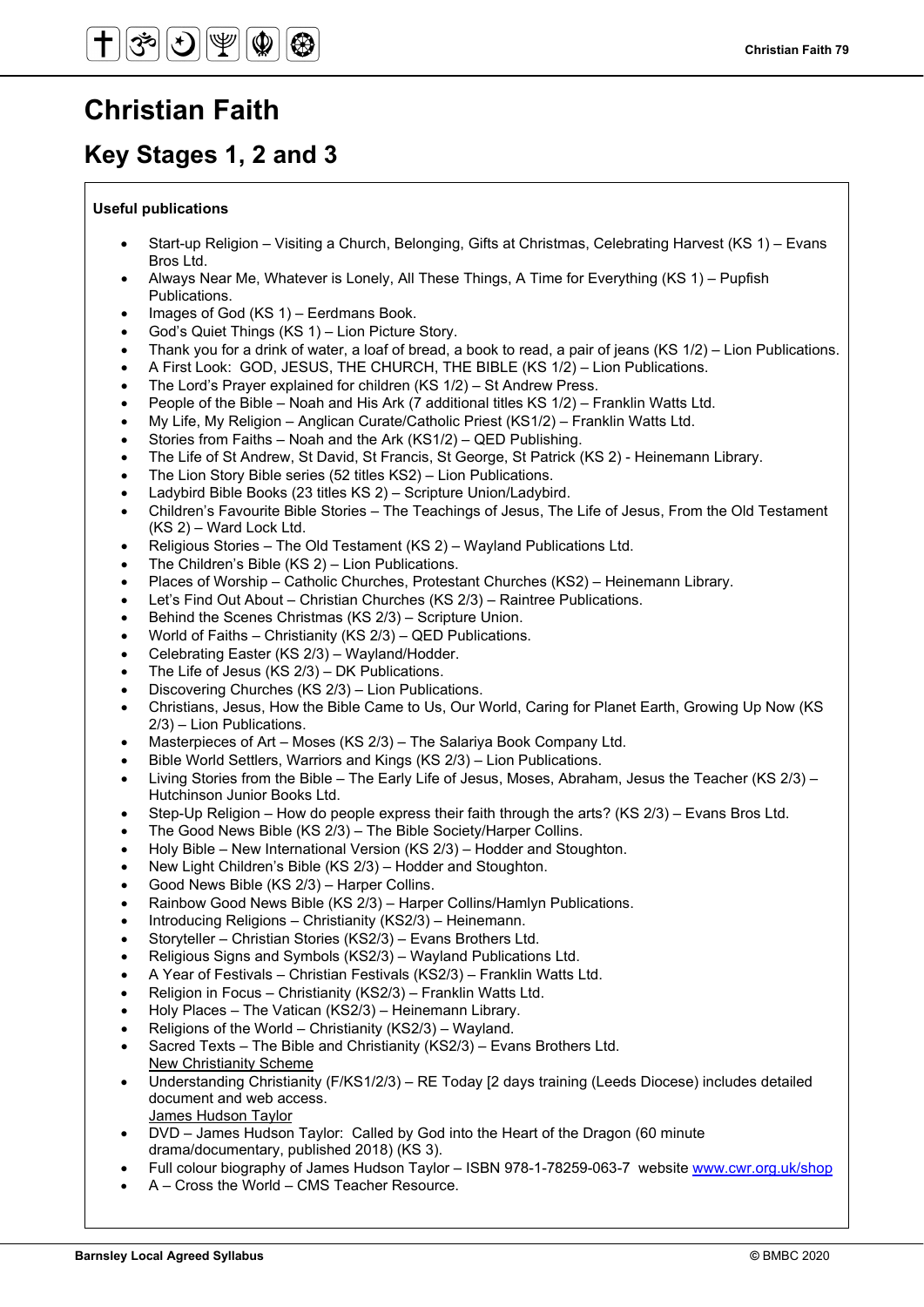

# **VISITING A PLACE OF WORSHIP**

# **CHRISTIAN CHURCH**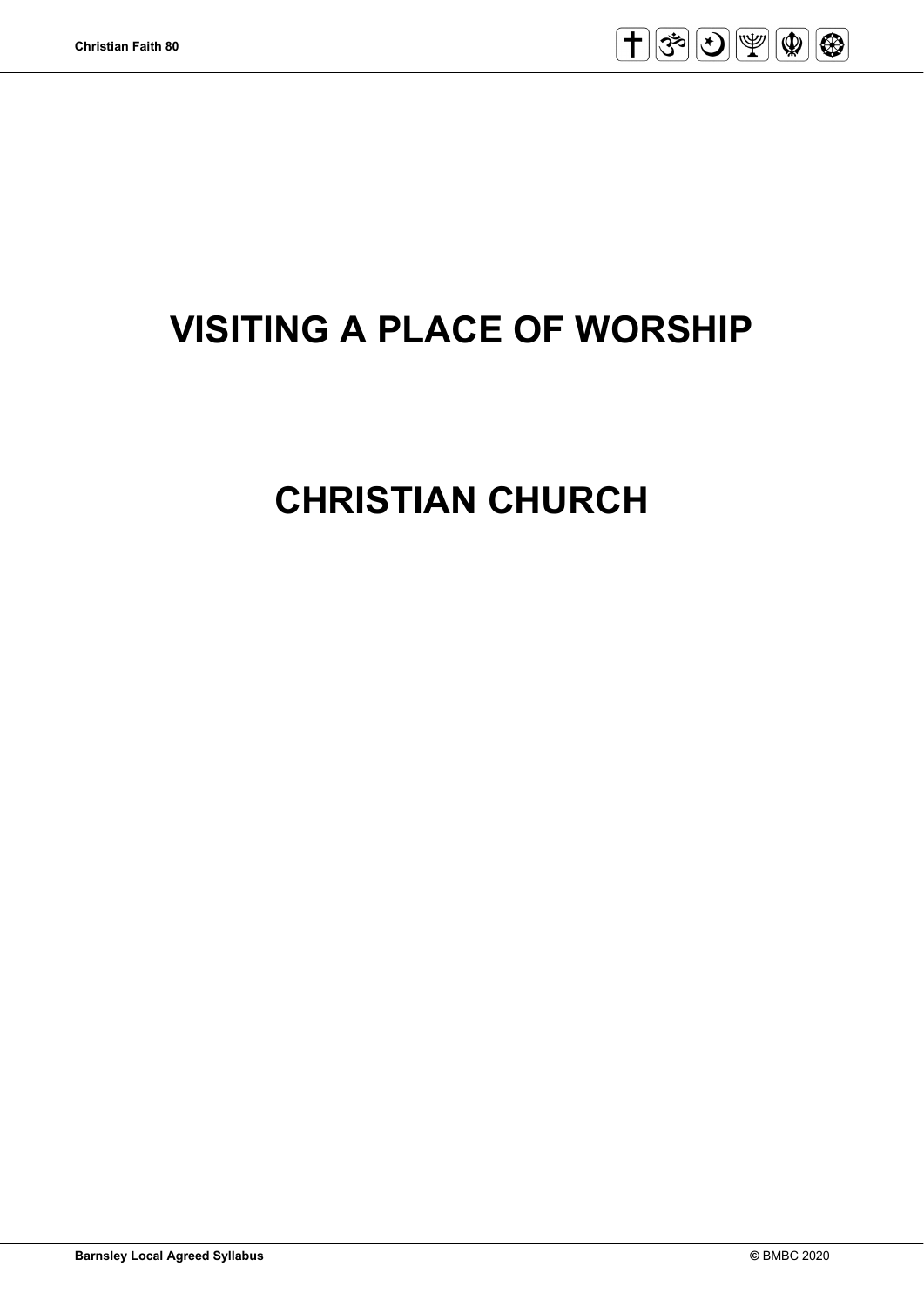### **GENERAL INFORMATION**

It is always advisable to:

- Visit a place of worship prior to a class visit, if this is possible
- Prepare pupils as much as possible prior to a visit
- Obtain a risk assessment for the place of worship prior to a class visit
- Check class limits each place of worship may have a different class limit

#### **Donations**

Voluntary donations towards the upkeep of a place of worship are always appreciated.

#### **Contact Details**

Contact details for a variety of Interfaith Centres can be found on the LA RE website with recommendations from SACRE/school visits.

#### **Dress Code**

The requirements for visiting Churches vary widely. Please check with the individual Church prior to the visit.

Modest clothing should be worn.

Men/boys - heads should not be covered. Long trousers are required to be worn in some churches. Short trousers worn by younger boys are usually acceptable.

Women/girls - A modest top covering the upper arms is required in some churches. Low necklines and crop tops are generally unacceptable.

#### **Behaviour**

- Respect the building as a place of worship. It is regarded as special to the people who worship there
- Mobile phones should be turned off whilst in the building
- Photography is permitted at most times there may be a small charge. Flash photography is sometimes prohibited
- Alcohol (apart from Communion wine) is not usually allowed to be consumed on the premises
- Smoking is NOT allowed on the premises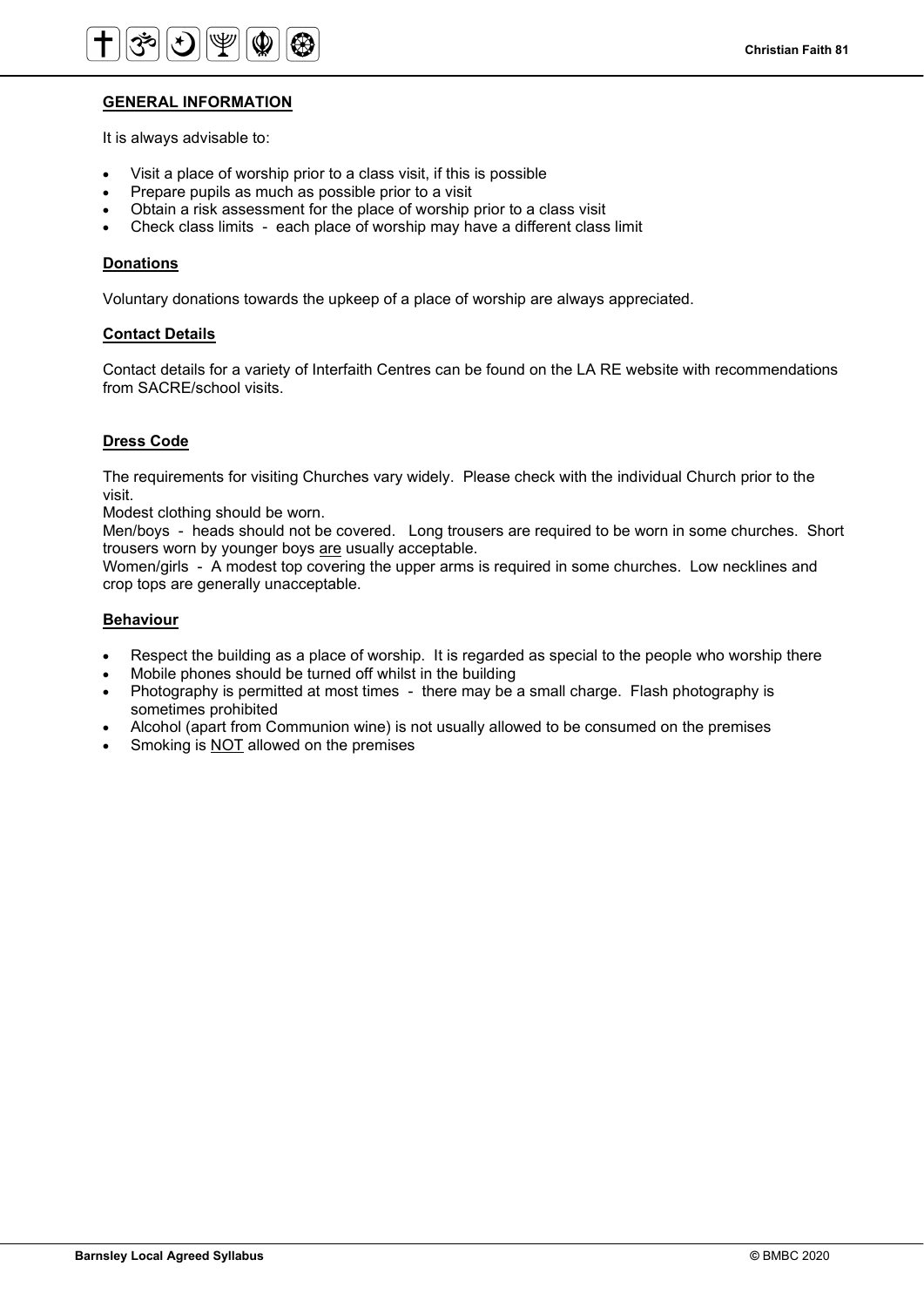# **Christian Faith Glossary**

Unlike the other five world faiths included in this glossary, most of the terms given below are well known in English and will be familiar to many people. The historic languages of the Christian scriptures are Hebrew, Greek and Latin. The Old Testament was written largely in Hebrew, with some texts in Aramaic and Greek (Apocrypha). The whole of the New Testament was written in Greek, although many words and passages have their origin in Aramaic. Latin became increasingly the language of the Western Church from the 5th century CE when the Bible was translated into Latin.

#### **Absolution**

The pronouncement by a **priest** of the forgiveness of **Sins.**

**AD (Anno Domini)** [Latin] *In the Year of our Lord.* The Christian calendar dates from the estimated date of the birth of \***Jesus Christ,** which is almost certainly slightly out. It is the same as Common Era **(CE)** used in this document.

**Advent** [Greek] *Coming.* The period beginning on the fourth Sunday before **Christmas** (or in the **Eastern Orthodox** tradition 40 days before **Christmas).** A time of spiritual preparation for **Christmas.**

**Agape** [Greek] *The love of God I God's love shared by Christians.* **New Testament** word used for fellowship and also the common meal of Christians; also known as the Love Feast. One of four Greek words for love.

### **Altar**

Table used for **Eucharist, Mass, Lord's Supper.** Some denominations refer to it as **Holy Table** or **Communion Table.**

#### **Anglican**

**Churches** in full communion with the See of Canterbury (The **Anglican** Communion). Their origins and traditions are linked to the Church of England.

### **Apocalyptic** [Greek] *Disclosure I Revelation.* (i)

Revelatory, of God's present purposes and of the end of the world. (ii) Used of a literary genre, for example, the Book of Revelation and parts of Daniel.

**Apocrypha** [Greek] *Hidden books.* Books of the **Old Testament** that are in the Greek but not the Hebrew **Canon.** Some **Churches**  recognise the **Apocrypha** as part of the **Old Testament Canon,** in some **Bibles** it appears as a separate section.

#### **Apocryphal New Testament**

A modern title for various early Christian books which are non - canonical, including many rediscovered recently.

**Apostle** [Greek] *One who* is *sent.* (i) Those personally sent out by \***Jesus Christ** to preach the **Gospel.**  (ii) Those sent out by the **Church.**

#### **Ascension**

The event, 40 days after the **Resurrection,** when **\*Jesus**  was taken up (ascended) into **Heaven.** (Luke 24:50-52 and Acts 1:1-11).

#### **Ash Wednesday**

The first day of **Lent.** In some **Churches,** penitents receive the sign of the cross in ashes on their foreheads.

### **Assemblies of God**

**Pentecostal Church denomination.** 

#### **Atonement**

Reconciliation between God and humanity; restoring a relationship broken by **Sin.**

**Baptism** [Greek] *Immersion.* Rite of Christian initiation involving immersion in, or sprinkling or pouring of, water. A symbol of God's **grace,** entry into the **Church**  family, cleansing from **sin.**

#### **Baptist**

(i) A member of the **Baptist Church.** (ii) A Christian who practices **Believer's Baptism.** 

#### **Baptist Church**

Christian **denomination** which grew out of the Anabaptist movement during the **Reformation.**

#### **Baptistry**

(i) Building or pool used for **Baptism,** particularly by immersion. (ii) Part of a **church,** where **Baptism** takes place.

**BC (Before Christ)** [Latin] Period of history before the estimated birth of **Jesus Christ.** It is the same as Before the Common Era **(BCE)** used in this document.

#### **BCE (Before Common Era)**

Commonly used secular and historical reckoning used throughout this syllabus. It matches the Christian **BC.**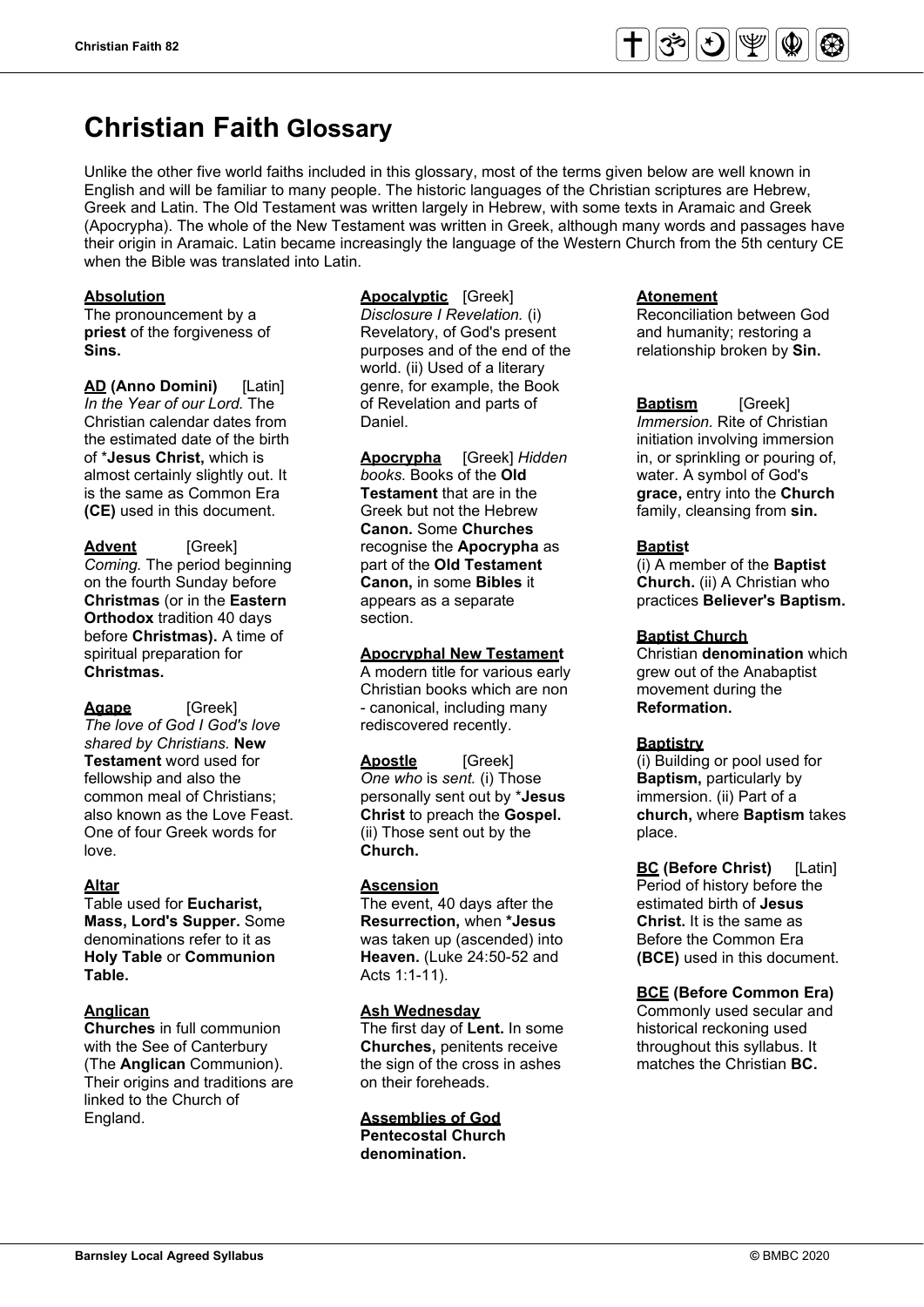

The **Baptism** of people who have personally accepted and declared '\* **Jesus as Lord** and Saviour', being those seen by their **Church** as old enough to understand the meaning of the rite.

**Benediction** [Latin] *Blessing.*  (i) Given at the end of worship. (ii) Late afternoon or evening service (usually **Roman Catholic)** including the blessing of the congregation with the consecrated host.

#### **Bible**

The sacred text, containing the **Canon** of Scripture, of **Old Testament** and **New Testament.** 

#### **Bishop (Bishops)**

*Overseer* of a Diocese or See. Centred on a **Cathedral Church.** One of the **Orders of Ministry.** 

### **Blessed Sacrament**

Bread and wine which have been consecrated and set aside for future use (term mainly used in the **Roman Catholic Church).**

#### **Brethren**

Christian, Exclusive or Open Brethren are Christian **denominations** which emphasise piety, high moral values, faithfulness to the **Bible** and plural leadership.

**Canon** [Latin] Scripture. (i) The accepted books of the **Bible.** The list varies between d**enominations.** (ii) An official in a **Cathedral.**

### **Cathedral**

**Church** at the centre of a diocese and the See of a **Bishop.**

#### **Catholic** [Latin]

*Universal.* (i) Shared beliefs of traditions. (ii) Often used as an abbreviation for the **Roman Catholic Church** and its practices.

#### **CE (Common Era)**

Commonly used secular and historical reckoning used throughout this syllabus which was published in 2005 **CE.** It matches the Christian years **AD.**

#### **Chalice**

Shared cup used in **Holy Communion / Eucharist.** 

**Charismatic** [Greek] *A free gift.* (i) The spiritual gifts in the **New Testament** and character of some of the actions of the **Early Church.**  Listed in Romans 10, 1 Corinthians 12. (ii) A modern movement within the **Church,**  emphasising spiritual gifts, such as healing or speaking with tongues.

#### **Chrismation**

(i) The **Orthodox** second **Sacrament** of initiation by anointing with chrism (a special oil). Performed at the same time as **Baptism.** (ii) Anointing with oil, for example, for healing or at a coronation.

#### **Christ**[Greek]

*The anointed one.* The same as the Jewish term, **Messiah.**  (i) Title used in the Jewish tradition to refer to the expected leader sent by God, who will bring salvation to God's people. **\*Jesus'**  followers applied this title to him, and its Greek equivalent, **Christ,** is the source of the words Christian and Christianity. (ii) Shorthand term, often used to refer to the person of **\*Jesus.**

**Christmas** [Greek] *Celebration of the anointed one.* Festival commemorating the birth of **\*Jesus Christ** (25 December, in most **denominations).** The tradition **nativity** story is a combination of fragments taken from the **Gospels,** (Matthew 1:1-2:18; Luke 1:5-2:40; John 1:1-14)

#### **Church (Churches)**

(i)The whole community of Christians.

(ii) A particular Christian **denomination.** (iii) A Christian community gathered in a certain place. (iv) The building in which Christians worship. (v) The **sanctuary** room inside the building where worship normally occurs.

#### **Communion**

(i) Free church name for mass. (ii) Group of like-minded congregations or **denominations.** 

#### **Communion Table** See **Altar.**

#### **Confession**

*Contrition I Penance.* (i) One of seven sacraments observed by some **Churches** whose priest confidentially hears a person's confession. (ii) An admission, by a Christian, of wrong- doing. (iii) A particular official statement (or profession) of faith.

#### **Congregationalist**

(i) Member of a Christian body which believes that each local **Church** is independent and self-governing under the authority of **Christ.** (ii) A Christian **denomination.**

#### **Consubstantiation**

**Protestant** Doctrine of the **Eucharist,** associated with **\*Martin Luther,** which holds that after consecration, the substances of the Body and Blood of \***Jesus Christ** and of the bread and wine co-exist in union with each other but are not literally transformed.

#### **Councils**

Historic meetings at which key issues were debated, such as **Jerusalem** (in Acts 15), Aries (314 **CE),** Nicea (325 **CE),**  Carthage (397 and 417 **CE),** Chalcedon (451 **CE),** Lateran (1215 **CE)** Trent (1545-63 **CE),** and **Vatican** (1869-1870 and 1962-1965 **CE).**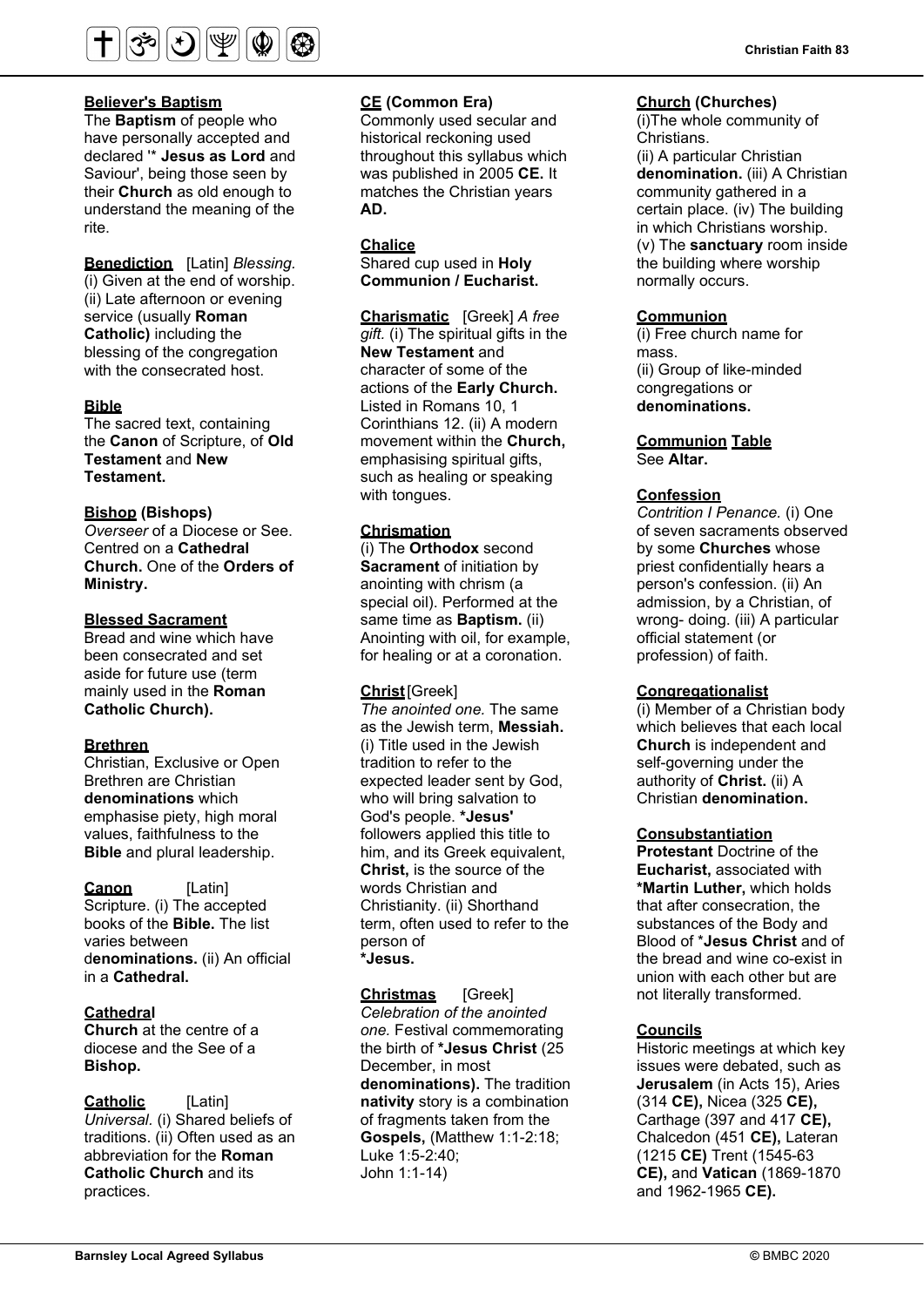#### **Creed (Creeds)** [Latin] *Belief.* Summary statement of religious beliefs, often recited

in worship, especially the Apostles' and **Nicene Creeds.**

### **Crucifixion**

Roman method of executing criminals and traitors by fastening them to a cross until they died of asphyxiation; used in the case of \***Jesus Christ** and many of his followers, such as Saints **\*Peter** and **\*Andrew.** Used for those who opposed the Romans. Has been stated as the cruelest method of state execution ever used.

### **Deacons**

(i) One of the historic helpers in the **Early Church,** including Saint **\*Stephen,** the first Christian martyr (Acts 6-7). (ii) An **order of ministry. Deacons** may be transitional, on the way to become a **priest,** or non-transitional, including those in the **Methodist** Diaconal Order.

### **Denomination**

**(Dominations)** Grouping of **churches** with similar foundation and theology under a singular governance.

### **Disciples**

(i) One of the chosen **Twelve**  followers of **\*Jesus.** (ii) Any follower of the Christian **Gospel.**

### **Early Church**

The followers of \***Jesus** from the time of **Pentecost**  (recorded in Acts 2) till at least the conversion of **\*Constantine the Great.**

### **Easter**

(i) Central Christian festival which celebrates the **Resurrection** of \***Jesus Christ** from the dead, culminates from **Easter**  Sunday and the period following. (ii) Commonly, the period around **Easter.**

**Eastern Orthodox** See under **Orthodox.** 

### **Ecumenism (Oikoumene)**

Movement within the **Church**  towards co-operation and eventual unity.

#### **Elim**

**Pentecostal Church denomination.**

### **Episcopacy**

System of **Church**  government which includes the governance by **bishops.**

**Epistles** [Greek] *Letters.* Several such letters from Christian leaders to Christian Churches or individuals, are included in the **New Testament.**

### **Eucharist**

*Thanksgiving.* A service celebrating the sacrificial death and **Resurrection** of\* **Jesus Christ,** using elements of bread and wine. See **Holy Communion.**

### **Evangelical**

Group, or **Church,** placing particular emphasis on the **Gospel** and the scriptures as the sole authority in all matters of faith and conduct.

**Evangelist** [Greek] *Sharer of Good News.* (i) A writer of one of the four **New Testament Gospels.** (ii) A preacher of the Christian **Gospel.**

### **Father**

The first person of the Holy **Trinity.** 

### **Font**

Receptacle to hold water used in **Baptism.**

### **Free Churches**

**Non-conformist denominations,** free from state control (used of about 20 **Church denominations).**



#### **Good Friday**

\***Jesus Christ.** 

The Friday in **Holy Week,** it commemorates the day **\*Jesus** died on the cross.

#### **Gospel** [Latin] *Good News.* (i) An account of **\*Jesus'** life and work. (ii) Account of the of **salvation** in

**Gospels** [Latin] (i) The four canonical stories of the life of \***Jesus Christ.** (ii) Highly decorative copies made by monks, such as the Lindisfarne **Gospels.**

### **Grace**

(i) The freely given and unmerited favour of God's love for humanity. (ii) Blessing. (iii) Prayer *of* thanks before or after meals. (iv) 'The Grace' is found in 2 Corinthians 13:14.

### **Heaven**

The place, or state, in which souls will be united with God after death.

### **Hell**

The place, or state, in which souls will be separated from God after death. The popular images are a mix of **Bible** teaching and medieval writings and images.

### **Holy Communion**

Central liturgical service observed by most Churches (see **Eucharist, Mass, Lord's Supper, Liturgy).** Recalls the last meal of \***Jesus and** celebrates his sacrificial and saving death.

### **Holy Land**

The lands in which **\*Jesus**  ministered (as well as some of the lands of the **Old Testament).** These include modern Israel / Palestine, as well as parts of Jordan, Lebanon, Syria and Egypt.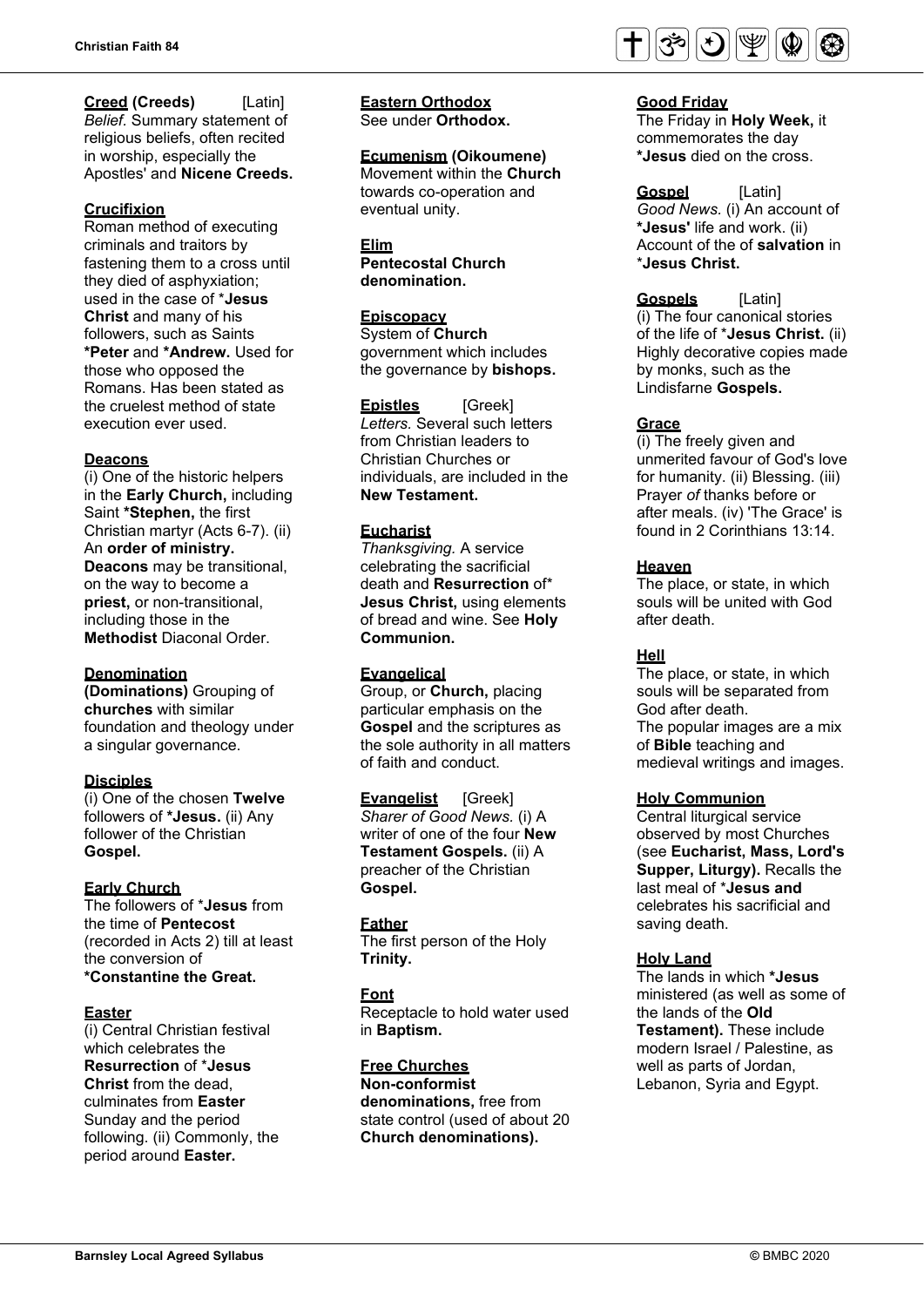

The third person of the Holy **Trinity.** Active as divine presence and power in the world, and in dwelling in believers to make them like **Christ** and empower them to do God's will.

### **Holy Table**

See **Altar.**

#### **Holy Week**

The week before **Easter,**  when Christians recall the last week of **Jesus'** life on Earth.

**Icon (or Ikon)** [Greek] *Image,*  Painting or mosaic of **\*Jesus Christ,** the **Virgin \*Mary,** a saint, or a **Church** feast. Used as an aid to devotion, usually in the **Orthodox** tradition.

**lconostasis** [Greek] *Image screen.* Screen covered with icons, used in **Eastern Orthodox churches** to separate the **Sanctuary** from the nave.

#### **Incarnation (Incarnate)**

(i) The doctrine that God took human form in **\*Jesus Christ.**  (ii) The belief that God in **Christ** is active in the **Church**  and in the world.

### **Jesus Christ**

The central figure of Christian history and devotion. The second person of the **Trinity.**  See **·Jesus.**

#### **Justification by Faith**

The doctrine that God forgives ('treats as just') those who repent and believe in \***Jesus**  as their Saviour.

#### **Kerygma** [Greek] *Teaching.* The central message about **\*Jesus** proclaimed by the early Christians.

**Kyrie** [Greek] 0 *Lord.* Addressed to \***Jesus,**  as in 'Kyrie eleison' (Lord have mercy).

#### **Lectern**

Stand supporting the **Bible,** or similar, often in the shape of an eagle.

#### **Lectionary**

List of scriptural passages for systematic reading throughout the year.

#### **Lent**

Penitential season. The 40 days (not Sundays) leading up to **Easter** from **Ash Wednesday** to Easter Eve.

#### **Liturgy**

(i) Service of worship according to a prescribed ritual, such as Evensong or **Eucharist.** (ii) Term used in the **Orthodox Church** for the **Eucharist.**

**Logos**[Greek] *Word.* Saint. **\*John's** term for the pre- existent Word of God, later **Incarnate** as **\*Jesus Christ.** (John 1 etc.)

#### **Lord**

Title used for \***Jesus** to express his divine lordship over people, time and space.

#### **Lord's Prayer**

\***Jesus'** key teaching on prayer (Matthew 6:4-13)

#### **Lord's Supper**

Alternative term for **Eucharist**  in some **Churches**  (predominantly **Nonconformist).**

#### **Lutheran**

A major **Protestant Church**  that receives its name from the 16th century **CE** reformer, **\*Martin Luther.** 

**Mass** [Greek *I* Latin] *Celebration.* Term for the **Eucharist,** used by the **Roman Catholic** and other **Churches.**

#### **Martyr**

Some who is killed directly because of a declaration of faith.

#### **Maundy Thursday**

The Thursday in **Holy Week.**  It commemorates the Last Supper.

#### **Messiah**

See under **Christ.** 

#### **Methodist**

A Christian who belon.9s to the **Methodist Church** which came into existence through the work of \***John Wesley** and his brother **\*Charles Wesley**  in the 18th century **CE.**

#### **Ministry**

(i) 'Work' or helping by Christians, undertaken as a response to faith. (ii) Certain skills, abilities or works of Christians. (iii) Those would be appointed to one of the **Orders of Ministry.**

#### **Missal**

Book containing words and ceremonial directions for saying **Mass.**

#### **Mother of God**

The title given to the **Virgin \*Mary,** mainly in the **Orthodox** and **Roman Catholic Churches.** It emphasises the Trinitarian belief that **\*Jesus** was truly God. (In this context, God refers to God **Incarnate** as seen in **\*Jesus.)** 

#### **Nativity**

Traditional telling of the stories around the birth of **\*Jesus,**  often performed in **churches**  and schools.

#### **New Testament**

The collection of 27 books forming the second section of the **Canon** of Christian Scriptures in the **Bible.**

#### **Nicene Creed**

Key statement of Christian faith and doctrine formulated in 325 **CE.**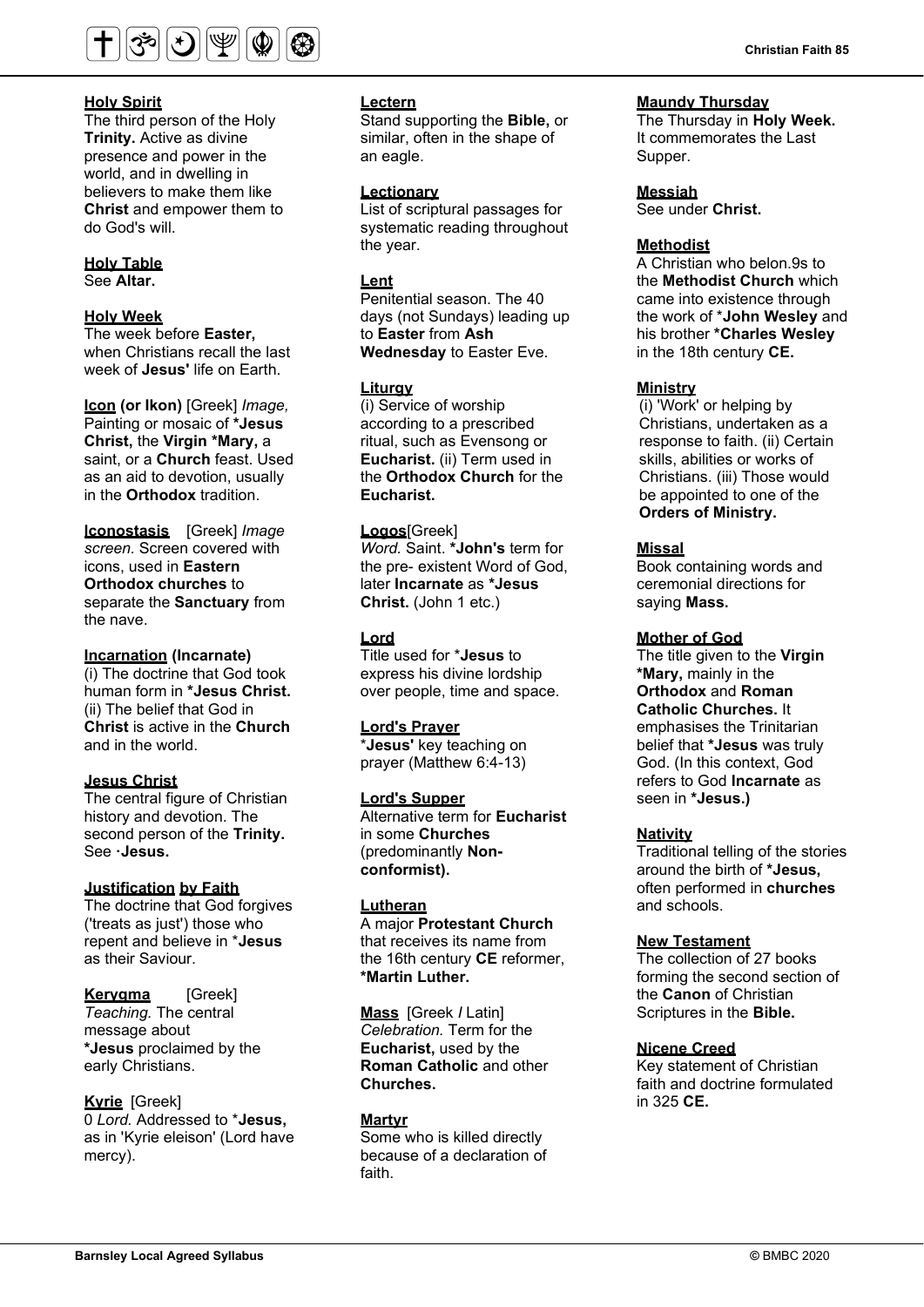#### **Non-conformist**

Term used to describe Protestant Christian bodies that became separated from the established **Anglican Church** in the 17th and 18th centuries CE.

#### **Old Testament**

That part of the **Canon** of Christian Scriptures which the **Church** shares with the Jewish faith, comprising the 39 books covering the **Hebrew Canon**, and in the case of certain denominations, additionally some books of the **Apocrypha**. The first part of the Bible.

### **Orders of Ministry**

The historic ordering of church ministers. It may include **Bishops (**or **Patriarchs), priests** and **deacons.** 

### **Ordination**

In episcopal **Churches**, the 'laying on of hands' on **priests**  and **deacons** by a **bishop**. In non-episcopal Churches, the 'laying on of hands' on ministers by other representatives of the **Church.**

### **Orthodox**

(i) The **Eastern Orthodox Church** consisting of national Churches (mainly Greek, Russian or Slav), including the ancient Eastern Patriarchates. They hold the common **Orthodox** faith and are in communion with the Patriarchate of Constantinople. They see their history as separate from Rome from 1054 **CE.**  (ii) Conforming to the creeds sanctioned by the ecumenical **Councils**, for example, Nicaea, Chalcedon.

#### **Palm Sunday**

The Sunday before **Easter**, commemorating the entry of **\* Jesus** into Jerusalem when crowds waving palm branches acknowledged him.

#### **Parables**

Stories with a spiritual (and moral) message, sometimes hidden. This was an important recorded teaching method of **\*Jesus**. His **Parables** form some of the most remembered parts of the **New Testament**.

**Paraclete [Latin]** *Comforter I Advocate.* Term used for the **Holy Spirit.**

#### **Parousia**

*Presence.* The Second Coming or return of **\* Jesus Christ.**

### **Passion**

The sufferings of **\*Jesus Christ,** especially in the time immediately leading up to his **crucifixion.**

**Patriarch [Latin]** *Father.* (i) Title for principal **Eastern Orthodox** bishops. (ii) Early Israelite leaders such as **\*Abraham, \*Isaac** and **\*Jacob.**

**Pentecost [Greek]** *Fifty Days.* The Jewish Feast of Weeks (Shavuot), which comes seven weeks ('fifty days') after Passover (Pesach). On the day of this festival around 30 **CE**, the followers of **\*Jesus** received the gift of the **Holy Spirit**. It is therefore regarded by some as the birthday of the **Church**.

#### **Pentecostal (or Pentecostalist)**

(i) A Christian who belongs to a **Church** that emphasises certain gifts which were granted to the first believers on the Day of **Pentecost**  (such as the power to heal the sick and speak in tongues).(ii) A Christian **denomination**.

#### **Priest**

A servant of the church. Officiates at **Mass (Holy Communion).** One of the **Orders of Ministry** (see also **Bishops** and **Deacons**).

**Pontiff** *Bridge.* See **Pope**.



#### **Pope [Latin]**

*Bridge.* The **Bishop** of Rome, head of the **Roman Catholic Church**, the largest Christian **denomination**. Also called **Pontiff.**

#### **Presbyterian**

(i) A member of a **Church** that is governed by elders or 'presbyters'. (ii) A group of **denominations** such as the national **Church** of Scotland.

#### **Protestant**

That part of the **Church** which became distinct from the **Roman Catholic** and **Orthodox** Churches in the 16th century **CE** when their members professed (or 'protested' - hence **Protestant**) the centrality of the **Bible** and other beliefs. Members affirm that the **Bible**, under the guidance of the **Holy Spirit**, is the ultimate authority for Christian teaching.

### **Pulpit**

An elevated platform from which **sermons** are preached.

#### **Purgatory**

In some traditions, a condition or state in which good souls receive spiritual cleansing after death, in preparation for **heaven**. This is not **Orthodox** teaching.

#### **Quaker**

A member of the **Religious Society of Friends** established through the work of **\*George Fo**x in the 17th century **CE**.

#### **Reconciliation (Confession)**

(i) **Sacrament** of the (Roman) **Catholic Church**, consisting of Contrition, **Confession** of **Sins**, and **Absolution**. (ii) The human process of reconciling Christians with one another.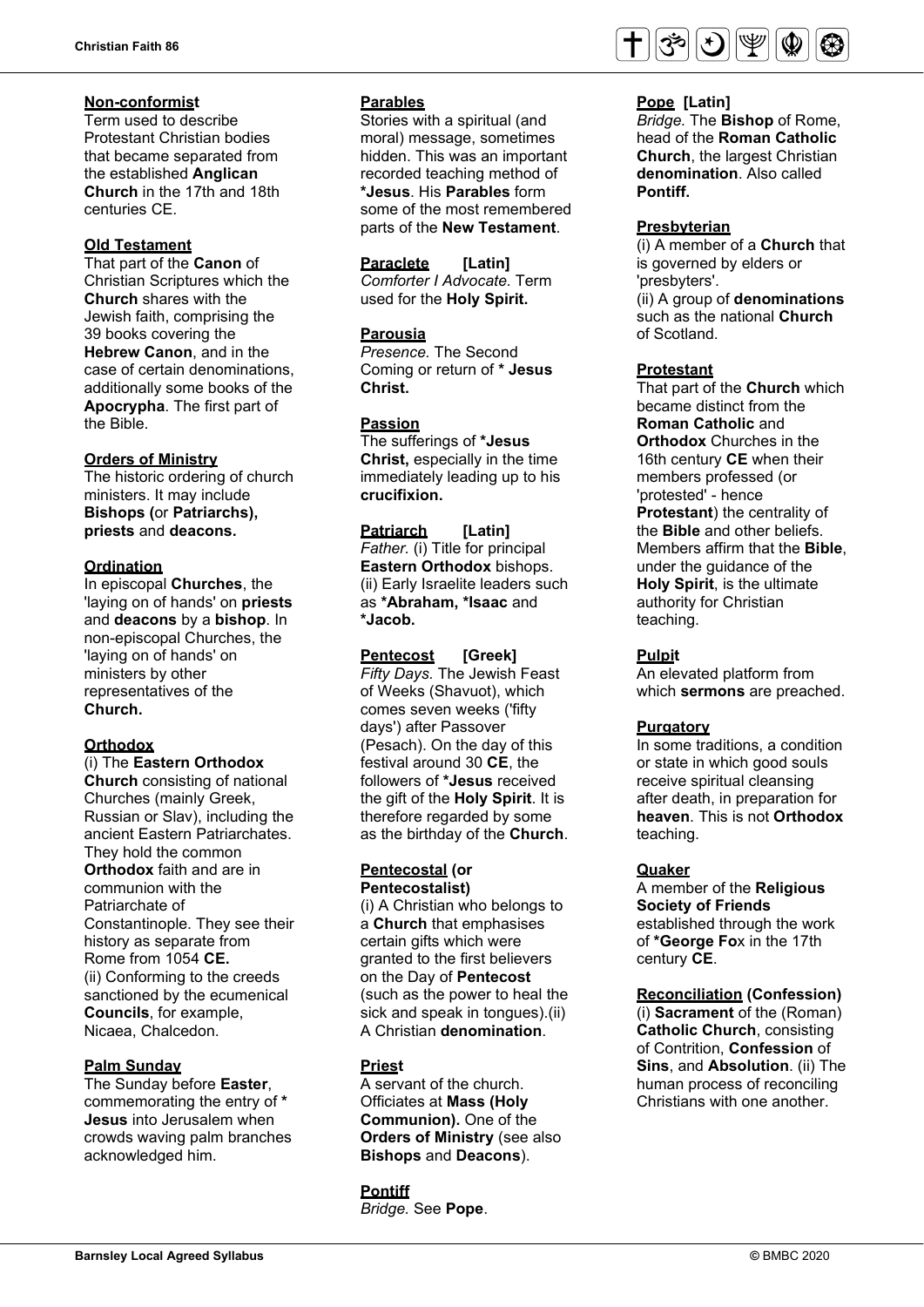

Derived from the practice of paying the price of a slave's freedom; and so, the work of **\*Jesus Christ** in setting people free through his death.

#### **Reformation**

A 16th century **CE** reform movement that led to the formation of **Protestant** Churches. It emphasised the need to recover the initial beliefs and practices of the **Early Church**.

**Religious Society of Friends**

A Christian **denomination.**  See under **Quaker**.

#### **Resurrection**

(i) The rising from the dead of **\* Jesus Christ** on the third day after the **crucifixion**. (ii) The rising from the dead of believers at the Last Day. (iii) The new, or risen, life of Christians.

#### **Roman Catholic**

That largest part of the **Church** owing loyalty to the **Bishop** of Rome, as distinct from **Orthodox** and **Protestant** Churches.

#### **Sacrament**

An outward sign of an inward blessing, as in **Baptism** or the **Eucharist.**

#### **Salvation**

The key Christian understanding that through acceptance of the gift of the death of **\*Jesus Christ** our **sins** are forgiven and we are reconciled with God.

#### **Salvationist (Salvation Army)**

A member of the **Salvation Army** founded in London by Rev'd **\*William Booth** and **\*Catherine Booth** in the 19th century **CE**.

#### **Sanctification**

The process by which a believer is made holy, to become like **\*Jesus Christ.**

#### **Sanctuary**

(i) Biblically, historically and legally, a place of refuge. (ii) In some traditions the room setaside for worship.

#### **Sermon**

Method of teaching. **\*Jesus'**  most famous is his **Sermon**  on the Mount (Matthew 5-7).

#### **Sin (Sins)**

(i) Act of rebellion or disobedience against the known will of God. (ii) An assessment of the human condition as disordered and in need of transformation.

### **Son**

As in **Son** of God, title of **\*Jesus,** as second person of the **Holy Trinity**. The term **Son** in a co-equal **Trinity** can be very confusing.

**Synoptic [Latin]**  *Having* a *common viewpoint.* It is applied to the presentation of **\*Jesus'** life in the first three **Gospels** of **\*Matthew, \*Mark** and **\*Luke** in contrast with that given in the **Gospel** of **\*John**.

#### **Tabernacle**

(i) A receptacle for the **Blessed Sacrament**, not immediately consumed but set aside or 'reserved' (mainly in **Roman Catholic** and **Eastern Orthodox Churches**). The presence of the consecrated elements is usually signaled by a continuously burning light. (ii) Term used by some **denominations** of their building.

### **Transubstantiation**

**Roman Catholic** doctrine concerning the **Mass**, defined at the Lateran **Council** of 1215 **CE**, and confirmed at the Council of Trent in 1551 CE. This states that in the **Eucharist,** at the words of consecration, the substance of the bread and wine becomes the substance of the Body and Blood of **\*Jesus Christ**, and that he is thus present on the **Altar**.

#### **Trinity [Latin]**

*Three in unity.* Three persons in one God. The do trine of the three-fold nature of God - **Father, Son (\*Jesus)** and **Holy Spirit**.

#### **(The) Twelve**

The Twelve key **Disciples** or **Apostles** chosen by **\*Jesus** to be amongst those who received his teachings direct, sometimes including additional details.

#### **Unction (Sacrament** of the Sick**)**

The anointing with oil of a sick or dying person.

#### **United Reformed Church**

A **Church** formed by the union of English Congregationalists with the **Presbyterian Church** of England, and subsequently the Reformed Association of the Churches of Christ.

#### **Virgin**

See also **Mother of God**. See **\*Mary** in the Biography.

#### **Vatican**

The residence of the **Pope** within the city of Rome, and the administrative centre of the **Roman Catholic Church**. The chief building of the **Vatican** is Saint Peter's Basilica, built on the traditional site of Saint \*Peter's tomb. The Vatican City is the world's smallest nation state and has ambassadors throughout the world.

**Whitsun [Old English]**  See under **Pentecost.**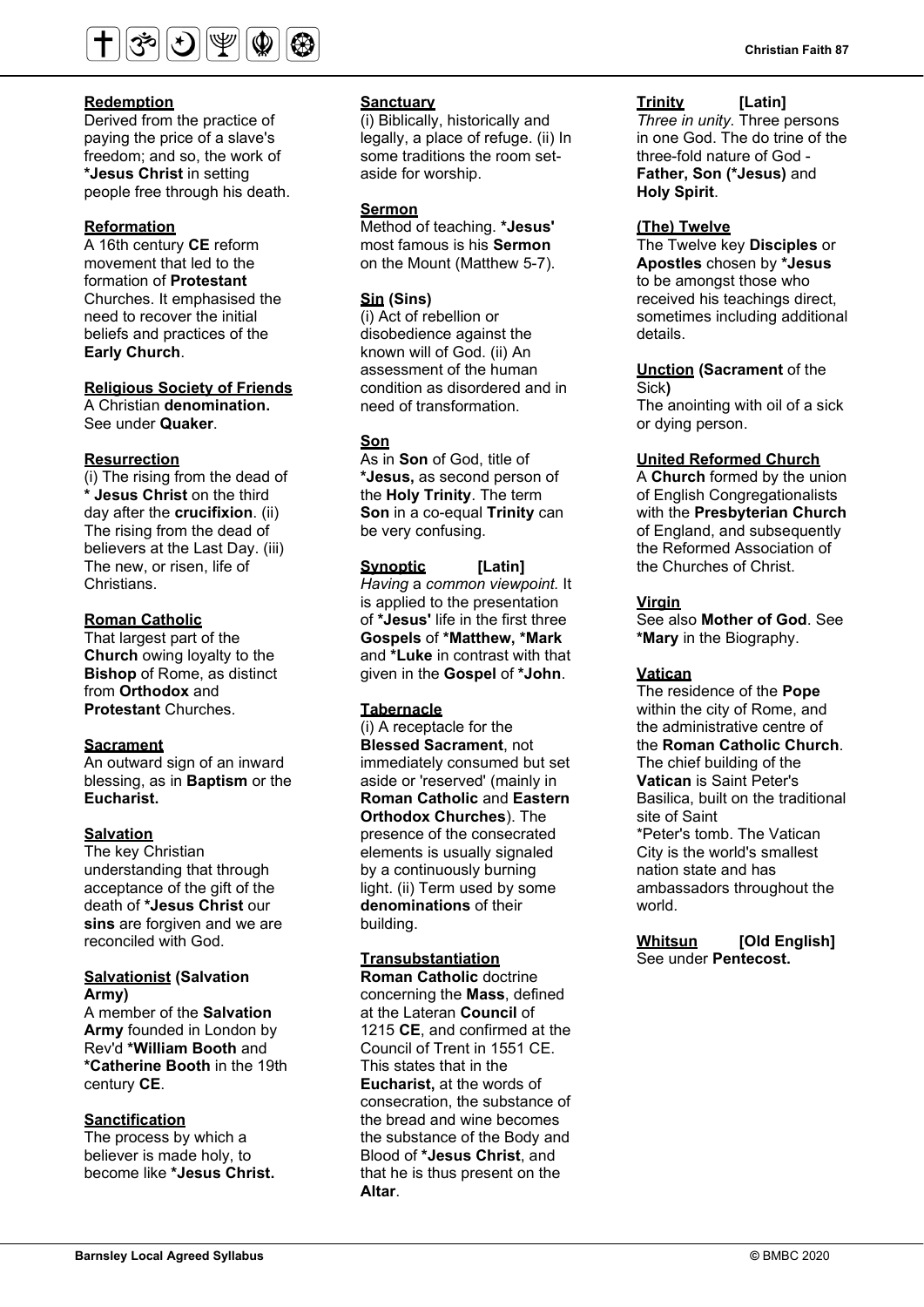

# **Biographical Summaries**

The following are brief details of people mentioned in the Syllabus and other examples. The dates of **Old Testament** characters are estimations from calculations of Biblical chronologies against historical dating.

**Abraham** *("Father of a Multitude")(2166* - 1991 **BCE) Patriarch,** who received a covenant with God.

#### **Canon \*Albert Ernest Sorby**

(d. 1934 **CE),** Rector of Darfield 1892-1934. Won the Darfield Judgement (1906).

**Saint \*Andrew** (1st century **CE),** Andrew bar-Zebedee fisherman from Capernaum. One of **the Twelve Apostles.**  Patron Saint of Scotland. Feast day November 30th. **(Gospels)**

**\*Catherine Booth (1829-1890 CE), the Religious Society of Friends.** co-founder of the **Salvation Army** with her husband, **\*William Booth.**

**\*Cecily Saunders** (b. 1918 CE), founder of the hospice movement.

#### **The Reverend \*Charles**

**Wesley** (1707- 1788 **CE**), born in nearby Epworth, Lincolnshire, **Anglican priest**, co-founder of the **Methodist** movement. One of the most famous Christian hymn writers.

Saint **\*Claire of Assisi** (c. 1194-1253 **CE),** Friend of Saint **\*Francis,** she founded an order of nuns now called the 'Poor Glares'. Feast day August 11th.

Sir **\*Cliff Richard** (b. 1940 **CE),**  Harry Webb rock and roll singer ('the English Elvis') who became a Christian and works with many charities.

**\*Constantine the Great** (d. 337 **CE),** Roman Emperor who after conversion, ordered the conversion of the Roman Empire, to the Christian faith.

#### Archbishop **\*Desmond Tutu** (b. 1931 **CE), Anglican**  Archbishop of Cape Town during the end of apartheid and then chaired the national Truth and Reconciliation Commission.

King **\*David** *("Beloved")(c.*  1040-970 **BCE),** King of Israel from whom **\*Jesus** descended through **Mary** (and Joseph), which due to the census saw • **Jesus** birth in **\*David's** town, Bethlehem.

**\*Elizabeth Fry** (1780-1845 **CE)**  (nee Gurney), Prisons and social reformer.

Sister **\*Frances Dominica** (b.c. 1943 **CE),** Founder of Helen House the world's first Children's hospice, in Oxford.

#### **\*George Fox** (1624-1690 **CE),**  founder of the **Religious Society of Friends.**

Saint **\*Francis of Assisi** (1181- 1226 **CE),** Frivolous, rich young man who felt a call from God and began as a wandering preacher, founding a monastic order. The first recorded stigmatic. Well known for his care of animals. **Pope \*John Paul II** proclaimed him patron Saint of ecologists. Feast day October 4th.

King **\*Henry VIII** (1491-1547 **CE),** King of England (1509 - 1547), whose desire for a divorce caused him to break the English **Church** away from Rome, culminating with the Act of Supremacy (1534) creating the **Anglican Church.**

**\*Isaac** *("Laughing")(b.c.* 2066 **BCE),** Son of **\*Abraham** and Sarah. A **patriarch.**

**\*Jacob** *("Supplanter")(c.* 2006- 1859 **BCE),** younger twin son of **\*Isaac.** Had 12 sons. Later called Israel *("One who struggles with* God")(Genesis 25-50).

**\*Jackie Pullinger** (b. 1944 **CE),**  worker with drug addicts in Hong Kong.

The Reverend **\*James Hudson-Taylor** (1832-1905 **CE),** Barnsley-born founder of the China Inland Mission.

**\*Jesus** *("The LORD saves")(c.*  4 **BCE** - 30 **CE), Incarnation** of the Second Person of the **Trinity.** He exercised a ministry of preaching, teaching and miracles in Palestine (Israel). His life, ministry, death and **resurrection** are the key to the Christian faith **(Gospels).**

Saint• **John the Baptist** (1st centuries **BCE & CE) ,** John bar-Zechariah, forerunner / preacher, cousin of \***Jesus.**  Feast day June 24th **(Gospels).**

Saint **\*John the Divine** (d. c. 100 **CE),** John bar-Zebedee. **Apostle.** Fisherman. Credited with the writing of a **Gospel,** three **Epistles** and the Book of Revelation. Feast day December 27th**. (Gospels)**

Pope **\*John Paul II** (1920-2005 **CE**), Karol Wojtyla, the first Polish priest to lead the **Roman Catholic Church**, the third longest serving and the most widely travelled **Pope** in history.

The Reverend **\*John Wesley** (1703-1791 **CE**), born in nearby Epworth, Lincolnshire, **Anglican** priest, from whom the **Methodist Church emerged.**  He visited Barnsley on a number of occasions.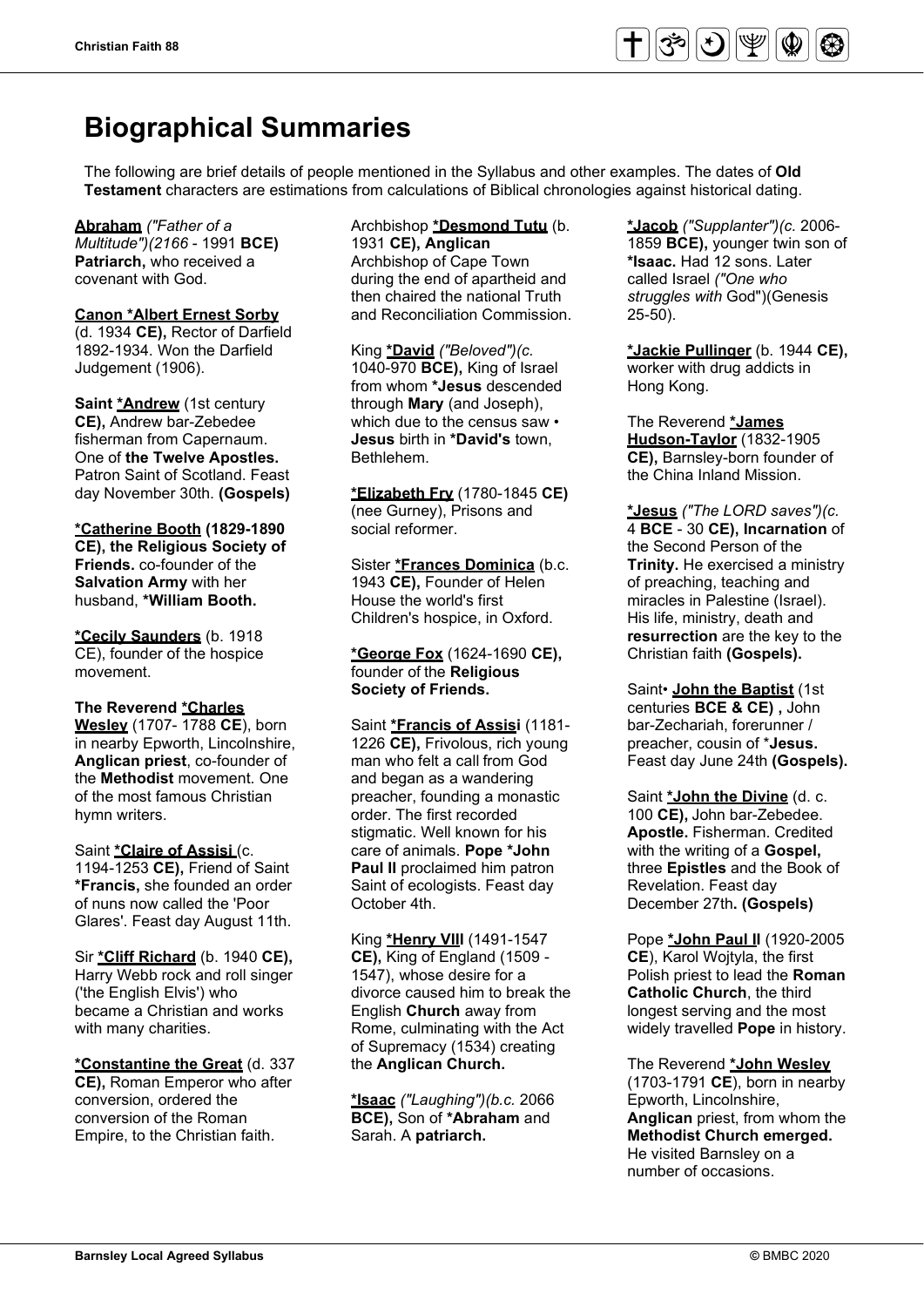

The Reverend Dr **\*John Wycliffe** (c. 1324-1384 **CE**), born near Richmond , North Yorkshire. Oxford scholar who, in 1382 translated the Bible from Latin into English, the first person to do so.

**\*Jonathan** Edwards (b. 1966 **CE**), 2000 Olympic Triple jumper gold medalist and broadcaster.

**\*Judas Iscariot** (1st Century **CE**), **Apostle,** the group's treasurer who betrayed **\*Jesus. (Gospels).**

**\*Leonardo da Vinci** (1452- 1519 **CE**), Italian Renaissance man. Painter of 'The Last Supper' (1495) and 'Madonna and Child' (1478).

**\*Ludwig Fauerbach** (1804- 1872 **CE**), German philophoser and author of 'The Essence of Christianity' (1841).

Saint **\*Luke** (1st Century **CE**), Greek doctor and travelling companion of Saint **\*Paul.** Wrote a **Gospel** and a history of the **Early Church,**  The Acts of the Apostles. Feast day October 18th. (Acts).

**\*Martin Luther** (1483-1546 **CE**), German **priest** whose protests against the **Roman Catholic Church** was one of the key factors in the **Protestant Reformation.**

The Reverend Dr. **\*Martin Luther King, ,J.r.,** (1929-1968 **CE**), Assassinated American **Baptist** Minister and Civil Rights activist.

The **Virgin \*Mary** (1st centuries **BCE & CE),** Young girl from Nazereth, visited by the Archangel Gabriel and told she would have a child, **\*Jesus,** the **Messiah. (Gospels)**

Saint **\*Mary Magdalene** (1st Century **CE**), Mary of Magdaia. Healed by **\*Jesus** (Luke 8:1-2), at the Crucifixion and found the empty tomb (Mark 16:1-9, John 20:11-18) Feast day July 22nd.

Saint **\*Matthew** (1st Century **CE**), Levi bar-Alphaeus. Taxcollector. One of the Twelve **Apostles**. Wrote a **Gospel.** Feast day September 21st **(Gospels).**

Saint **\*Mark** (1st Century **CE**), John Mark. Travelled with Saint **\*Paul** and friend of Saint **\*Peter.** Wrote a **Gospel.** Feast day April 15th (Mark 14:51-52, Acts).

**\*Moses** *("Drawn Out")(c.* 1527- 1406 **BCE)** Leader of people of Israel from slavery in Egypt. Received the Ten Commandments (Exodus - Deuteronomy).

**\*Michelangelo Buonarroti**  (1475-1564 CE), Renaissance artist. Painted the Sistine Chapel in the **Vatican** (1508- 1513, 1536-1541)

**\*Nicky Cruz** (b. c. 1945 **CE**), reformed murderer and New York gang-leader who became an international **evangelist.**

Archbishop **\*Oscar Romero** (191 7-1980 **CE**), Archbishop of El Salvador, assassinated on the steps of his **cathedral,** for talking about social justice and the **Gospel** of Liberation.

**Saint \*Paul** ("Small")(1st century **CE**), Saul of Tarsus, a Pharisee who whilst persecuting the **Early Church**  under went a dramatic conversion. He later became an **Evangelist** and **Apostle,**  founding **churches,** writing **epistles** and brought the Christian faith into Europe. (Acts and **Epistles)**

**Saint \*Peter** ("Rock")(1st century **CE**), Simon bar-Zebedee, Fisherman from Capernaum, One of the Twelve **Apostles.** According to **Roman Catholic** tradition the founding **Pope (Gospels,** Acts and **Epistles).**

**\*Roy Castle** (1932-1994 CE), entertainer and broadcaster, whose fight against cancer and passive smoking were combined with a sharing of his faith.

**\*Samuel** *("The LORD*  Hears")(11th century **BCE),**  Prophet and Judge. Anointed **David** as King (1 Samuel 1-28).

**\*Sigmund Freud** (1855-1939 CE), 'Father of psychoanalysis' and critic of religion.

**Saint \*Stephen** (d.c. 30 CE), One of the first **Deacons** of the **Early** Church who was killed for his preaching, becoming the first Christian martyr. Feast day December 26th (Acts 6-7).

**\*Terry Waite** (b. 1939 CE), Church Army Officer, who acted as *a* peace envoy of Robert Runcie, the then Archbishop of Canterbury.

Mother **\*Theresa of Calcutta** (1910-1997 **CE**) Agnes Gonxa Bojaxhui, Albanian born **Roman Catholic** nun who worked amongst the slums of India.

The Reverend Dr. **\*Thomas Bowman Stephenson** (1839- 1912 **CE), Methodist** minister, who founded the National Children's Home (with many current projects in Barnsley) and **Methodist** Diaconal Order (which was based at llkley).

**Dame \*Thora Hird** (1911-2003 **CE),** Northern actress and broadcaster.

Dr. **\*Thomas Barnardo** (1845- 1905 **CE),** Dublin-born children's work founder, who was inspired by **\*James Hudson-Taylor.**